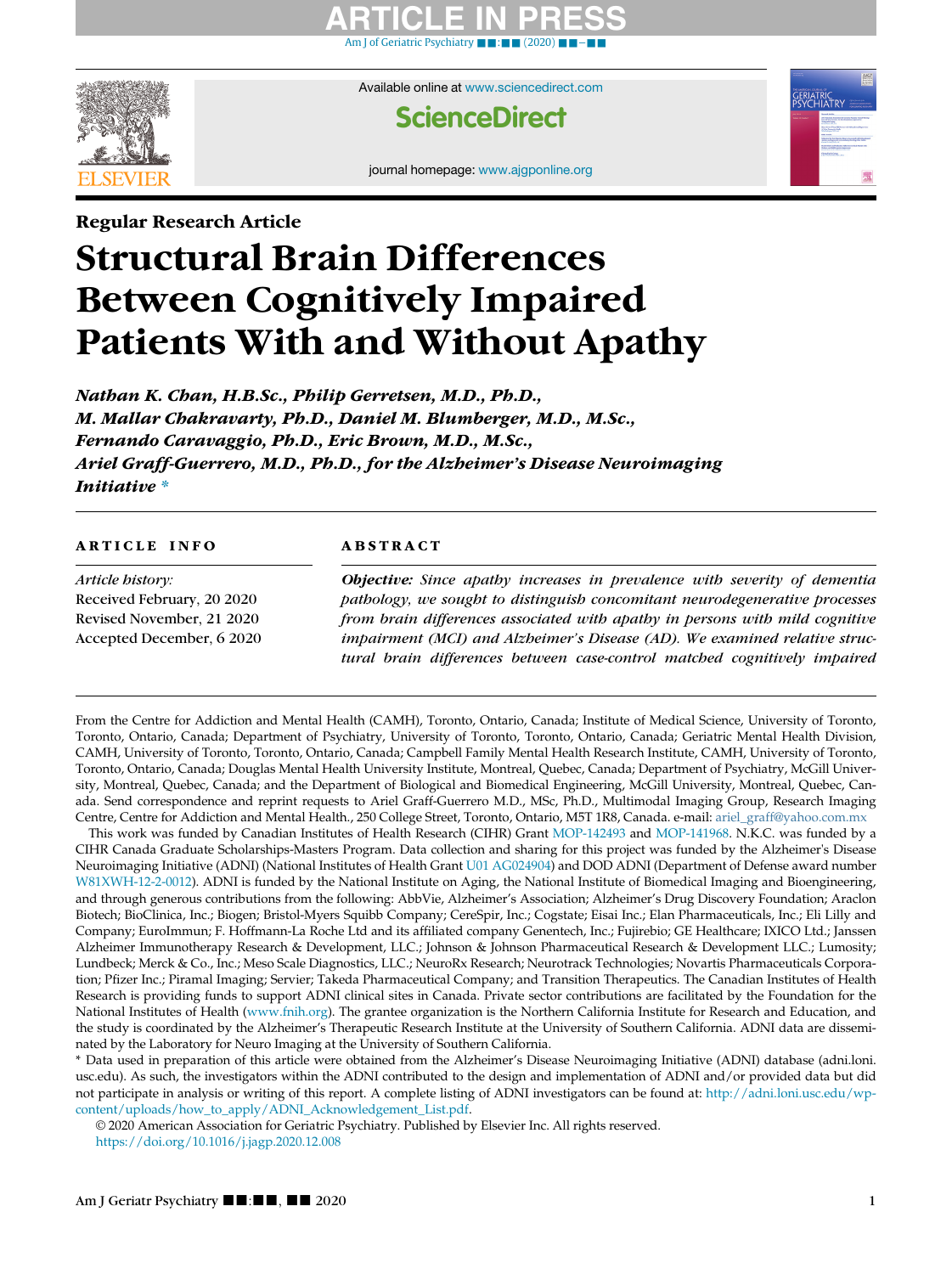# TICLE IN

### Structural Brain Differences Between Cognitively Impaired Patients

Key Words: Structural MRI Alzheimer's Disease mild cognitive impairment cognitively normal apathy dementia cortical thickness case-control matching ADNI frontostriatal circuits frontotemporal association areas region of interest analysis mixed models healthy controls

patients with and without apathy. Design: Cross-sectional case-control study. Setting: Fifty-eight clinical sites in phase 2 of the AD Neuroimaging Initiative across the United States and Canada. Participants: The  $\geq$  55 years of age with MCI or AD dementia and no major neurological disorders aside from suspected incipient AD dementia. Participants with apathy ( $n = 69$ ) were age-, sex-, apolipoprotein E e4 allele carrier status-, Mini-Mental State Exam score-, and MCI or AD dementia diagnosis-matched to participants without apathy  $(n = 149)$ . Interventions: The 3-tesla T1-weighted MRI scan and neurocognitive assessments. Using the Neuropsychiatric Inventory apathy domain scores, participants were dichotomized into a with-apathy group (score  $\geq 1$ ) and a withoutapathy group (score  $= 0$ ). Measurements: Cortical thicknesses from 24 a priori regions of interest involved in frontostriatal circuits and frontotemporal association areas. Results: False-discovery rate adjusted within-group comparisons between participants with apathy and participants without apathy showed thinner right medial orbitofrontal (mOFC; mean difference  $(MD) \pm$  standard error of MD  $(SE) = -0.0879 \pm 0.0257$  mm; standardized MD  $(d) = -0.4456$ and left rostral anterior cingulate (rACC; MD  $\pm$  SE = -0.0905  $\pm$  0.0325 mm;  $d = -0.3574$ ) cortices and thicker left middle temporal cortices (MTC; M  $D \pm SE = 0.0688 \pm 0.0239$  mm;  $d = 0.3311$  in those with apathy. Conclusion: Atrophy of the right mOFC and left rACC and sparing of atrophy in the left MTC are associated with apathy in cognitively impaired persons. (Am J Geriatr Psychiatry 2020;  $\blacksquare$  :  $\blacksquare$  -  $\blacksquare$ )

### **OBJECTIVE**

A Izheimer's Disease (AD), an age-related neuro-<br>degenerative illness characterized by progressive cognitive decline and brain atrophy, accounts for  $60\% - 80\%$  of dementias.<sup>[1](#page-11-0)</sup> Apathy, a neuropsychiatric symptom as associated with deficits in goal-directed behaviour, is present in 39% of individuals with mild cognitive impairment (MCI) and 72% of patients with  $AD<sup>2</sup>$  In those with subjective cognitive concerns or MCI, apathy is associated with a twofold increased risk of dementia. $3,4$  $3,4$  Clarifying the specific structural correlates of apathy may support the development of therapeutic approaches and improve outcomes.

Le Heron et al. $5,6$  $5,6$  hypothesize that frontostriatal circuits including brain regions such as the ventromedial prefrontal cortex, anterior cingulate cortex, striatum, and supplementary motor area/posterior midcingulate cortex are involved in the generation of goal-directed behaviours, while deficits in these regions may manifest as apathy. Several studies across neuroimaging modalities support the link between frontostriatal deficits and apathy, both as a transdiagnostic feature across brain disorders<sup>[7](#page-12-1)</sup> and specifically in  $AD$ <sup>[8](#page-12-2)</sup> Cortical grey matter (GM) atrophy in frontotemporal association areas such as the dorsolateral prefrontal cortex, $9-11$  $9-11$  ventrolateral prefrontal cortex,  $\frac{10,12}{2}$  $\frac{10,12}{2}$  $\frac{10,12}{2}$  $\frac{10,12}{2}$  and areas within the temporal  $\arccos \left( \frac{1}{100} \right)$  has also been associated with apathy in AD. With that said, degeneration in these regions is a core feature of AD pathology, especially as the disease enters more advanced stages. $15$  Given that the prevalence of apathy increases with dementia severity, $\lambda$  the average cognitively impaired patient with apathy is likely at a more advanced stage of AD compared to one that does not experience apathy; thus, disease stage could confound which brain regions are associated with apathy in AD, especially if such differences are not accounted for in inferential analyses. This could explain the wide heterogeneity of brain regions associated with apathy in AD, whereas a nuanced approach toward controlling disease stage may help de-obfuscate the specific brain regions associated with apathy.

In light of this, we sought to clarify which previously reported region-wise GM differences are associated specifically with apathy across the spectrum of cognitive impairment using data from the Alzheimer's Disease Neuroimaging Initiative (ADNI). Differences were assessed by measuring GM thickness for cortical regions of interest (ROIs). To account for potential confounding due to differences in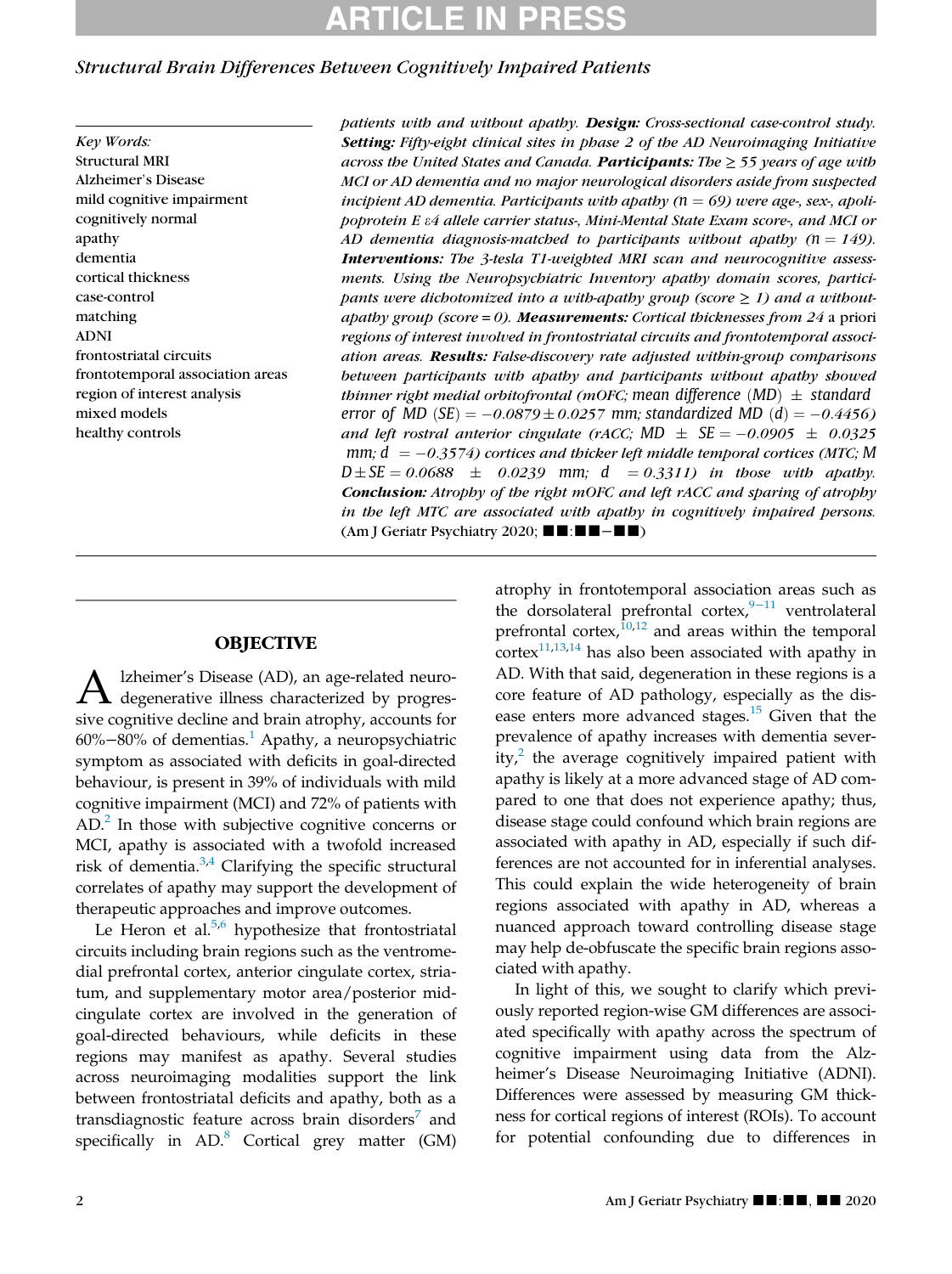disease stage, within-strata comparisons were performed between participants with and without apathy matched for age, sex, apolipoprotein E epsilon 4 (APOE4) allele carrier status, Mini-Mental State Exam (MMSE) score, and MCI or AD diagnosis. We hypothesized that apathy would be associated with discrete patterns of regional brain atrophy in frontostriatal circuits and frontotemporal association areas amongst persons with cognitive impairment due to no neurological diseases other than suspected incipient AD.

#### METHODS

#### Participants

Data from participants in the ADNI database were extracted.<sup>[16](#page-12-10)</sup> ADNI was launched in 2003 to test whether neuroimaging, biological, and clinical markers can be combined to measure the progression of AD. Only participants from ADNI phase 2 (ADNI2) were examined. ADNI2 inclusion criteria specified participants that were between 55 and 90 years of age at time of enrolment (inclusive) with Modified Hachinski<sup>[17](#page-12-11)</sup> scores  $\lt$  5 and Geriatric Depression Scale  $(GDS)^{18}$  $(GDS)^{18}$  $(GDS)^{18}$  scores < 6. Participants were excluded from ADNI2 if they exhibited any significant neurologic disease other than suspected incipient AD.

Data from the most recent visit of each ADNI2 participant that completed both the Neuropsychiatric Inventory and a 3T  $T_1$ -weighted magnetic resonance imaging (MRI) scan on the same date was selected. Of 610 participants identified, 203 were cognitively normal (CN), 266 had MCI, and 141 had AD dementia. Herein, these data are described as the "original data." As we sought to examine GM differences associated with apathy across cognitively impaired (CI) participants, CN participants were excluded from the main analysis. However, comparisons with CN participants were performed in supplementary analyses and are described in Supplemental Digital Content. Since ADNI screened participants for neurologic diseases other than suspected incipient AD, we reasoned that MCI and AD dementia participants likely exhibited cognitive impairment due to AD pathology. We were also interested in effect of apathy from a transdiagnostic perspective, so we combined the MCI and AD dementia groups, leaving 407 CI participants in the original data. Nevertheless, subsequent inferential analyses accounted for differences in diagnosis via match strata or directly as fixed effects.

#### Clinical Assessments

Participants from ADNI2 completed several assessments, including the MMSE, (measures global cognitive impairment, scored from 0 [worst] to 30 [best]); $^{19}$  $^{19}$  $^{19}$ the Montreal Cognitive Assessment (MoCA, measures cognitive impairment, scored from 0 [worst] to 30 [best]); $^{20}$  $^{20}$  $^{20}$  the Clinical Dementia Rating scale (CDR, measures cognitive and functional impairment due to dementia across 6 subscales, each scored on a 5-point scale from 0 [best] to 3 [worst]); $^{21}$  $^{21}$  $^{21}$  the Functional Activities Questionnaire (FAQ, measures functional impairment, scored from 0 [best] to 30 [worst]); $^{22}$  $^{22}$  $^{22}$  and the Neuropsychiatric Inventory (NPI). $^{23}$  $^{23}$  $^{23}$  For the CDR, cognitive and functional subsums of boxes (range from 0 [best] to 9 [worst])<sup>[24](#page-12-18)</sup> were also computed, as well as the CDR sum of boxes (CDR-SB, sum of all 6 subscales, scored from 0 [best] to 18 [worst]). $^{21}$  $^{21}$  $^{21}$  The NPI is a clinical assessment that examines 12 behavioural domains, and each domain is scored for symptom frequency (0 [none] to 4 [very frequently]) and severity (0 [none] to 3 [severe]). The product of these scores provides a total domain score (0 [best] to 12 [worst]). The NPI apathy domain score was used to dichotomize participants into two categories: with apathy (NPI-Apathy  $\geq$  1) or without apathy (NPI-Apathy =  $0$ ).

#### Neuroimaging Analysis

Preprocessed T<sub>1</sub>-weighted MRI scans were retrieved from ADNI for each participant. MRI acquisition and preprocessing for ADNI2 have previously been described.<sup>[25](#page-12-19)</sup>

The recon-all pipeline from FreeSurfer version 6.0 was performed on preprocessed scans using the Free-Surfer recon-all Brain Imaging Data Structure App software on two high-performance computing clusters: the Niagara Supercomputer from SciNet at the University of Toronto (Toronto, Canada)<sup>[26](#page-12-20), [27](#page-12-21)</sup> and Scientific Computing Cluster at the Centre of Addition and Mental Health (Toronto, Canada). FreeSurfer methods and documentation have previously been described and can be found online (see [http://surfer.](http://surfer.nmr.mgh.harvard.edu) [nmr.mgh.harvard.edu\)](http://surfer.nmr.mgh.harvard.edu). Cortical thicknesses by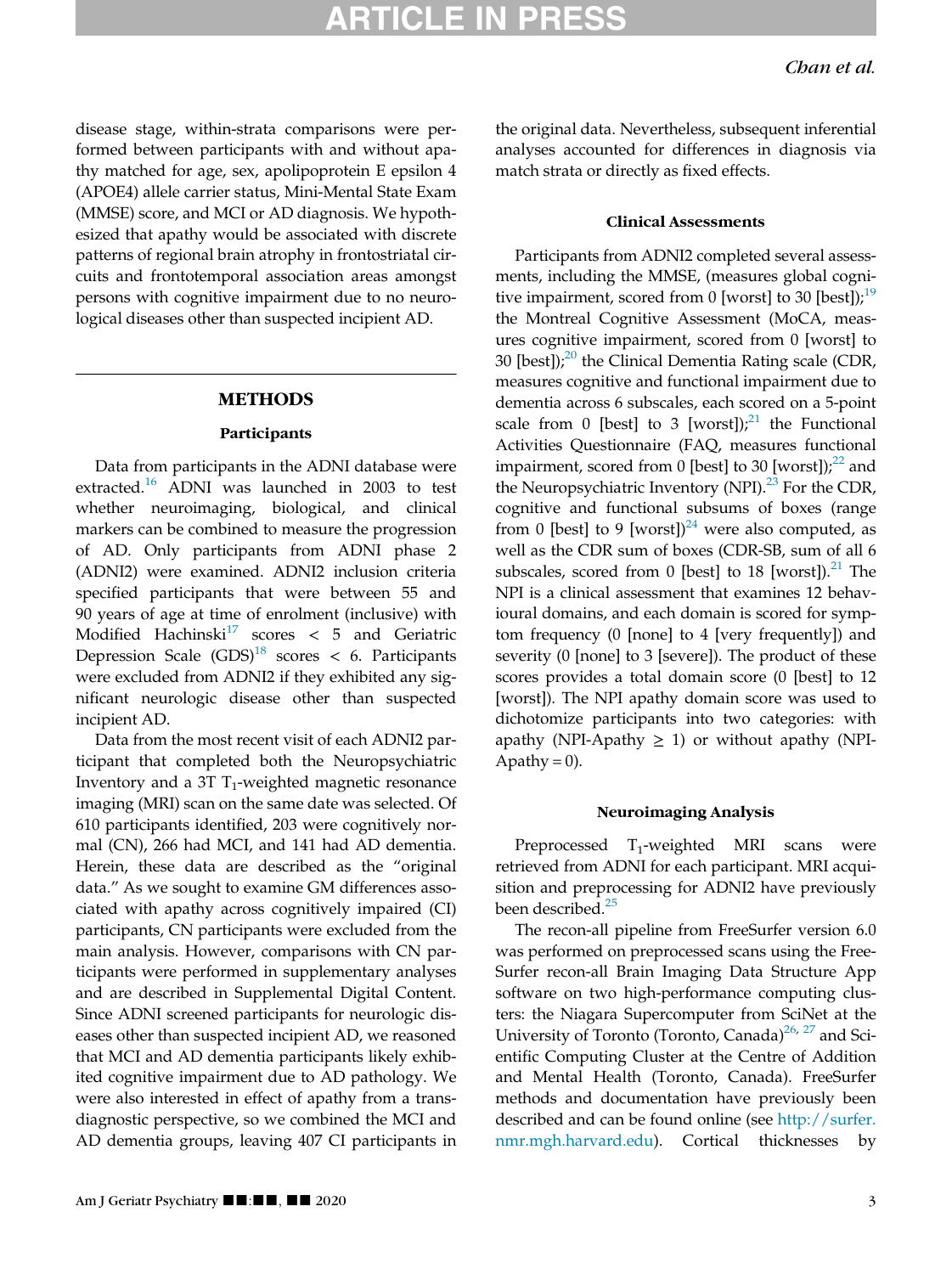### Structural Brain Differences Between Cognitively Impaired Patients

regions defined in the Desikan-Killiany atlas $^{28}$  $^{28}$  $^{28}$  were computed from reconstructed surface parcellations. Quality control (QC) checks were performed on MRI scans and their respective reconstructed surfaces using VisualQC<sup>[29](#page-12-23)</sup> for visualization and Qoala-T<sup>30</sup> for assisted, semi-automated assessments; QC methods are described further in the Supplemental Digital Content (see [Supplementary Methods\)](#page-11-5).

Cortical thicknesses were examined from 24 bilateral a priori regions of interest (ROIs). ROIs were selected based on reported findings from previous studies that investigated apathy in cognitively impaired participants. Frontostriatal circuits included the following ROIs: superior frontal cortex, medial orbitofrontal cortex (mOFC), rostral anterior cingulate cortex (rACC), and caudal anterior cingulate cortex. Frontotemporal association areas included the following ROIs: in the frontal lobe, rostral middle frontal cortex, lateral orbitofrontal cortex, pars orbitalis, and pars triangularis; in the parietal lobe, supramarginal areas; and in the temporal lobe, superior temporal cortex (STC), middle temporal cortex (MTC), and inferior temporal cortex. A schematic of a priori ROIs is provided in the Supplemental Digital Content (see [Supplementary Figure 1](#page-11-5)). Cortical thicknesses were not spatially normalized as previous studies have indicated that doing so may introduce confounds and statistical noise.<sup>[31-33](#page-12-25)</sup>

#### Case-Control Matching

Coarsened Exact Matching  $(CEM)^{34}$  $(CEM)^{34}$  $(CEM)^{34}$  was applied to match participants with apathy ("cases") to participants without apathy ("controls") within strata formed from unique combinations of match variable bins. The match variables selected were age, sex, APOE4 carrier status, MMSE score, and diagnostic status. The selection of match variables is discussed in greater detail in the Supplemental Digital Content (see [Supplementary Methods](#page-11-5)). Age was divided into 8 5-year bins (55−59, 60-64, ..., 85−89, 90−94). Sex was divided into 2 bins (male or female). APOE4 allele number was divided into two bins (0 alleles or ≥ 1 allele; i.e., APOE4 carrier status). MMSE score was divided into 5 4-point bins (≤ 14, 15−18, 19−22, 23−26, 27−30). Diagnostic status was divided into two bins (MCI or AD dementia). Each stratum was assigned weights to normalize the distribution of controls to the distribution of cases. CEM weighting is discussed further in the Supplementary Methods.

Matching was implemented with the MatchI $t^{35}$  $t^{35}$  $t^{35}$  version 3.0.2 package for R version 3.5.1.

#### Inferential Statistics

Demographics and clinical assessment scores between participants with and without apathy in the original data were compared with, for (pseudo-)continuous variables, Welch's t test for differences in means; for nominal categorical variables, Pearson's chi-squared test for independence in frequencies; and for ordinal categorical variables, the Cochran-Armitage test for trend.

For comparisons in the matched samples, stratawise mean differences between participants with or without apathy amongst (pseudo-)continuous variables were tested using linear mixed-effects models, with CEM strata entered as random factors (random intercepts model) and CEM weights entered as weights. The unstructured variance-covariance structure was used to model the random effects, and models were fitted with the restricted maximum likelihood (REML) criteria. Models were implemented with  $l$ me $4^{36}$  $4^{36}$  $4^{36}$  version 1.1-21 and  $l$ merTest<sup>[37](#page-12-29)</sup> version 3.0-1 for R version 3.5.1. For nominal categorical variables, tests for strata-wise independence (i.e., conditional independence) of apathy and the respective variable were performed with the generalized Cochran-Mantel-Haenszel (CMH) test using CEM weights as frequencies. For ordinal categorical variables, tests for stratawise trend were also performed with the generalized CMH test using CEM weights as frequencies. The CMH statistic for general association was reported for tests of independence, and the CMH statistic for differences in row mean scores was reported for tests of trend where participants with or without apathy were represented as rows. CMH tests were implemented with  $vcdExtra^{38}$  $vcdExtra^{38}$  $vcdExtra^{38}$  version 0.7-1 for R version 3.5.1.

A mixed-effects analysis of variance (ANOVA) was designed to test whether cortical thicknesses differed by ROIs between participants with and without apathy. The dependent variable was cortical thickness. Fixed effects were the ROIs, the presence or absence of apathy, and the apathy x ROIs interaction. CEM match strata were included as random factors (random intercepts model) to adjust for within-strata variation, serving as a pseudovariable for the match variables of age, sex, APOE4 carrier status, MMSE score, and diagnostic status. Participant IDs were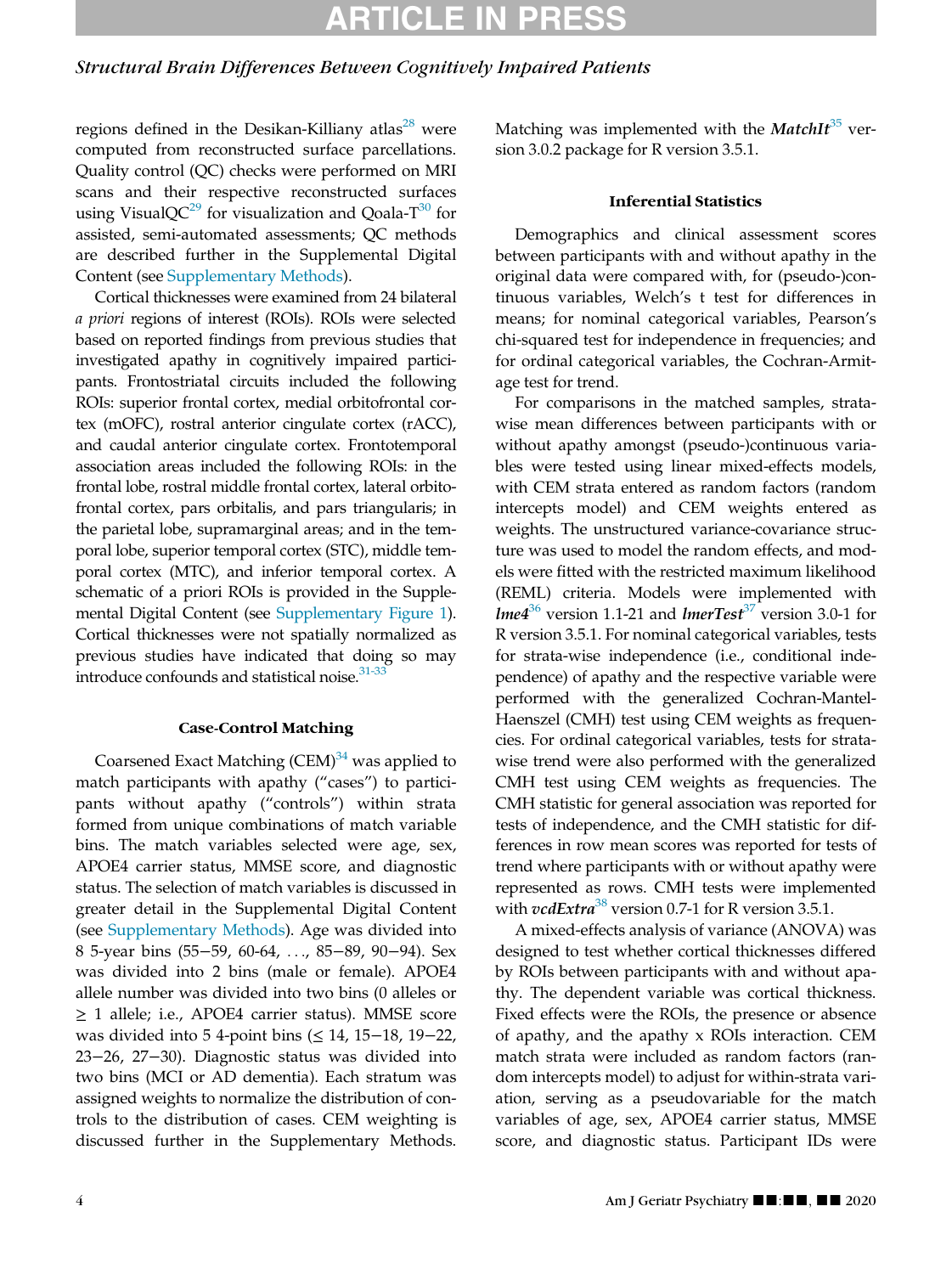included as random factors to adjust for within-subject variation across ROI thicknesses. The unstructured variance-covariance structure was used to model the random effects. The models were adjusted with CEM weights and fitted with the REML criteria. Satterthwaite's method was used to estimate residual degrees of freedom. $39$  The apathy x ROIs interaction was the effect of interest, and the null hypothesis for the interaction (that there are no ROI-wise differences in cortical thicknesses between participants with and without apathy) was rejected if  $p$  was less than  $\alpha$  = 0.05. Effect sizes in the form of partial coefficients of determination (partial  $R^2$ ) were estimated with the Nakagawa and Schielzeth approach using the r2glmm<sup>[40](#page-12-32)</sup> version 0.1.2 package for R version 3.5.1.

If the apathy x ROIs interaction was significant in the above analysis, then each ROI would be examined in separate post-hoc mixed-effects univariate ANOVAs to investigate which specific ROIs were associated with apathy. The dependent variable was the ROI-specific cortical thickness. The fixed effect of interest was the presence or absence of apathy, and CEM match strata were included as random factors (random intercepts model). The unstructured variance-covariance structure was used to model the random effects. The models were adjusted by CEM weights and fitted with the REML criteria. To adjust for multiple comparisons, only findings that survived the false discovery rate (FDR) correction at  $q = 0.05$  were considered significant. However, findings that reported unadjusted  $p <$ 0:05 were also reported for completeness. Estimated Marginal Means (EMMs) were computed from post-hoc models to estimate ROI thicknesses for each group when applicable. Effect sizes in the form of standardized mean differences were also computed by standardizing ROI-wise cortical thickness measurements and re-running the models. $41$ 

All models were checked for homogeneity of within strata variance via Fligner-Killeen test and normality of residuals via Q-Q plots.

### **RESULTS**

#### Participants and Matching

Prior to matching, 407 CI participants were identified from ADNI. 23.6% of the participants exhibited apathy ( $n = 96$ ). There were no significant differences in mean age, sex, or number of APOE4 alleles between participants with and without apathy. Participants with apathy had lower MMSE and MoCA scores, greater FAQ and CDR scores, and were more frequently diagnosed with AD dementia rather than MCI compared to participants without apathy. Comparisons between the original set of CI participants with apathy to the matched CI participants with apathy are summarized in Supplemental Digital Content (see [Supplementary Results](#page-11-5) and [Supplementary Table 1](#page-11-5)).

After CEM, 36 strata containing at least 1 participant with apathy and at least 1 participant without apathy were identified. Within these strata, 69 participants with apathy were matched to 149 participants without apathy. Comparing the matched participants with apathy to the matched participants without apathy, there were no significant strata-wise differences in mean age, sex, number of APOE4 alleles, MMSE scores, and diagnosis. Matched participants with apathy had significantly greater FAQ scores and CDR subscores for measures related to functional impairment. The CDR orientation subscore was also greater amongst matched participants with apathy.

CI participant demographics for the original and matched data are summarized in [Table 1](#page-5-0) and [Table 2](#page-6-0). Balance statistics for match variables show that CEM was effective at minimizing differences in match variable means and frequencies between CI participants with apathy matched to those without apathy; these results are summarized in Supplemental Digital Content (see [Supplementary Results](#page-11-5) and [Supplementary Table 2](#page-11-5)).

#### Cortical Regions of Interest Analysis

ROI differences are with respect to a participant with apathy relative to an age-, sex-, APOE4 carrier status-, MMSE score-, and MCI or AD diagnosismatched participant without apathy. No mixedeffects models showed gross violations of stratawise homoscedasticity or deviations from normality. [Figure 1](#page-7-0) describes results from post-hoc univariate models for ROIs that showed uncorrected  $p < 0.05$ .

As indicated by the apathy x ROIs interaction in the mixed-effects analysis, relative ROI-wise differences in cortical thicknesses between CI participants with and without apathy were detected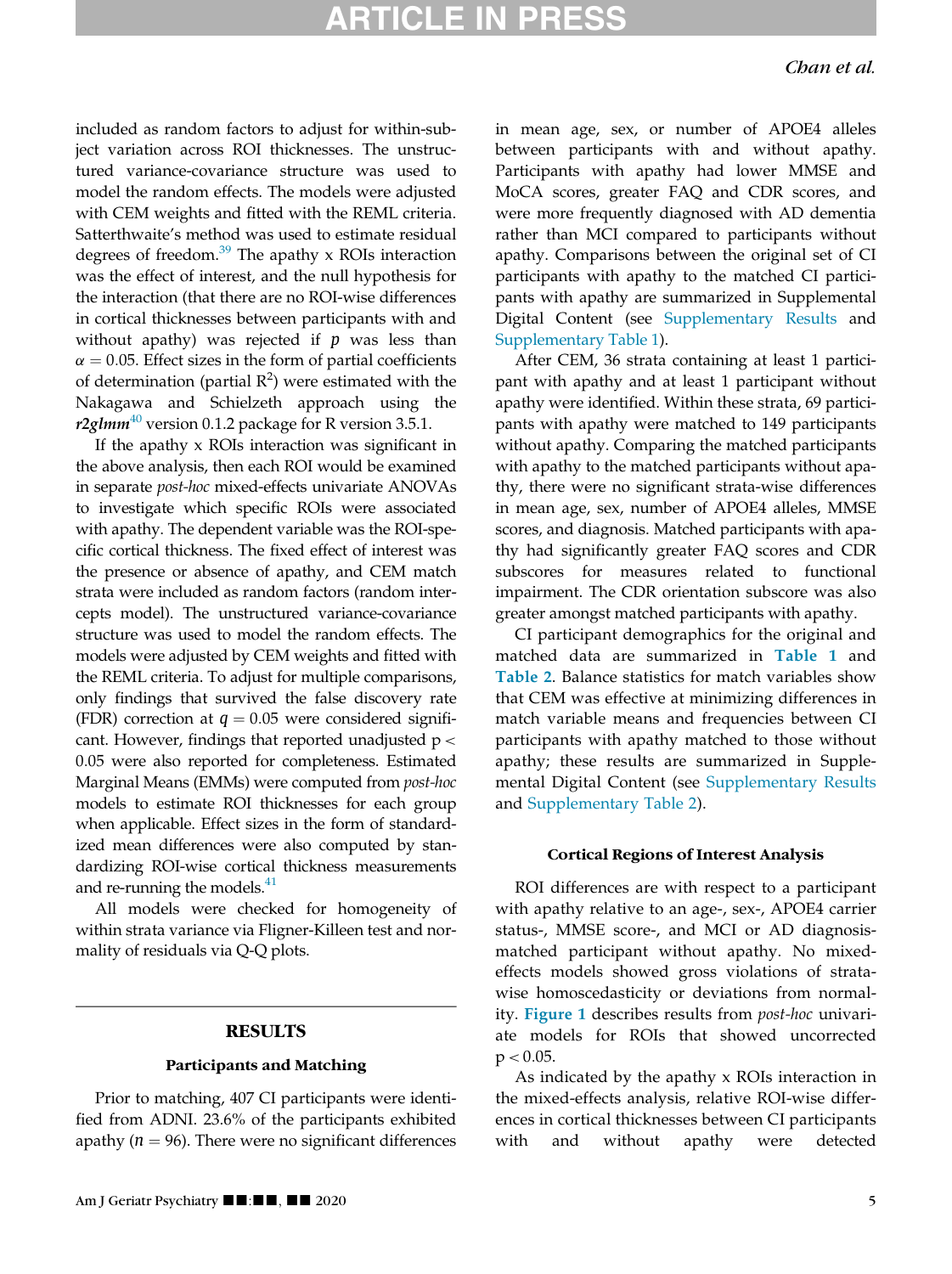### Structural Brain Differences Between Cognitively Impaired Patients

<span id="page-5-0"></span>

|                                             |       | <b>All CI Participants</b> |          | <b>CI With Apathy</b> |              | <b>CI</b> Without<br>Apathy | <b>Statistic<sup>a</sup></b> | df             | $\mathbf{p}$ |
|---------------------------------------------|-------|----------------------------|----------|-----------------------|--------------|-----------------------------|------------------------------|----------------|--------------|
| N                                           | 407   |                            | 96       |                       | 311          |                             |                              |                |              |
| Age (SD), years                             | 74.84 | (7.57)                     | 75.76    | (6.40)                | 74.56        | (7.89)                      | $t = -1.514$                 | 191.89         | 0.1317       |
| <b>Sex</b>                                  |       |                            |          |                       |              |                             | $\chi^2$ = 2.406             | 1              | 0.1209       |
| Female (%)                                  | 172   | (42.3)                     | 34       | (35.4)                | 138          | (44.4)                      |                              |                |              |
| Male $(\%)$                                 | 235   | (57.7)                     | 62       | (64.6)                | 173          | (55.6)                      |                              |                |              |
| <b>Education (SD)</b> , years               | 16.12 | (2.69)                     | 15.72    | (2.78)                | 16.24        | (2.66)                      | $t = 1.637$                  | 152.45         | 0.1037       |
| <b>APOE4</b>                                |       |                            |          |                       |              |                             | $\chi^2$ = 3.490             | $\overline{2}$ | 0.1746       |
| Non-carrier (%)                             | 195   | (47.9)                     | 38       | (39.6)                | 157          | (50.5)                      |                              |                |              |
| Heterozygous carrier (%)                    | 160   | (39.3)                     | 44       | (45.8)                | 116          | (37.3)                      |                              |                |              |
| Homozygous carrier $(\%)$                   | 52    | (12.8)                     | 14       | (14.6)                | 38           | (12.2)                      |                              |                |              |
| <b>MMSE (SD)</b>                            | 25.61 | (4.41)                     | 23.66    | (4.53)                | 26.22        | (4.19)                      | $t = 4.929$                  | 148.67         | < 0.0001     |
| CDR                                         |       |                            |          |                       |              |                             |                              |                |              |
| <b>Sum of Functional Subscales (SD)</b>     | 1.07  | (1.38)                     | 2.06     | (1.45)                | 0.76         | (1.20)                      | $\chi^2$ = 64.315            | $\mathbf{1}$   | < 0.0001     |
| <b>Personal Care (SD)</b>                   | 0.18  | (0.42)                     | 0.38     | (0.57)                | 0.12         | (0.34)                      | $\chi^2$ = 28.331            | $\mathbf{1}$   | < 0.0001     |
| <b>Community Affairs (SD)</b>               | 0.41  | (0.51)                     | 0.78     | (0.51)                | 0.30         | (0.46)                      | $\chi^2$ = 63.893            | $\mathbf{1}$   | < 0.0001     |
| Home & Hobbies (SD)                         | 0.48  | (0.61)                     | 0.91     | (0.61)                | 0.35         | (0.54)                      | $\chi^2$ = 60.251            | $\mathbf{1}$   | < 0.0001     |
| <b>Sum of Cognitive Subscales (SD)</b>      | 1.82  | (1.39)                     | 2.67     | (1.28)                | 1.55         | (1.32)                      | $\chi^2$ = 46.588            | $\mathbf{1}$   | < 0.0001     |
| <b>Judgement &amp; Problem Solving (SD)</b> | 0.55  | (0.48)                     | 0.83     | (0.43)                | 0.47         | (0.46)                      | $\chi^2$ = 42.364            | $\mathbf{1}$   | < 0.0001     |
| Memory (SD)                                 | 0.76  | (0.49)                     | 1.01     | (0.47)                | 0.68         | (0.46)                      | $\chi^2$ = 32.469            | $\mathbf{1}$   | < 0.0001     |
| Orientation (SD)                            | 0.50  | (0.56)                     | 0.83     | (0.55)                | 0.40         | (0.52)                      | $\chi^2$ = 42.370            | $\mathbf{1}$   | < 0.0001     |
| <b>Sum of Boxes (SD)</b>                    | 2.89  | (2.66)                     | 4.73     | (2.52)                | 2.31         | (2.43)                      | $\chi^2$ = 59.844            | $\mathbf{1}$   | < 0.0001     |
| MoCA (SD)                                   | 21.45 | (5.45)                     | 19.04    | (5.29)                | 22.17        | (5.30)                      | $t = 4.952$                  | 148.01         | < 0.0001     |
| FAQ (SD)                                    | 7.48  | (8.51)                     | 13.24    | (8.22)                | 5.70         | (7.80)                      | $t = -7.944$                 | 151.48         | < 0.0001     |
| <b>Diagnosis</b>                            |       |                            |          |                       |              |                             | $\chi^2$ = 46.223            | 1              | < 0.0001     |
| MCI(%)                                      | 266   | (65.4)                     | 35       | (36.5)                | 231          | (74.3)                      |                              |                |              |
| Dementia (%)                                | 141   | (34.6)                     | 61       | (63.5)                | 80           | (25.7)                      |                              |                |              |
| <b>NPI Apathy</b>                           |       |                            |          |                       |              |                             | $t = -15.384$                | 95.00          | < 0.0001     |
| Mean score (SD)                             | 1.02  | (2.26)                     | 4.31     | (2.75)                | 0.00         | (0.00)                      |                              |                |              |
| $Score = 0$ (%)                             | 311   | (76.4)                     | $\bf{0}$ | (0.0)                 | 311          | (100.0)                     |                              |                |              |
| $Score \geq 1$ (%)                          | 96    | (23.6)                     | 96       | (100.0)               | $\mathbf{0}$ | (0.0)                       |                              |                |              |

p-values below 0.05 are bolded and are considered significant findings.

APOE4 = apolipoprotein E, epsilon 4 allele; CDR = Clinical Dementia Rating Scale; CI = cognitive impairment; df = degrees of freedom; FAQ = Functional Activities Questionnaire; MCI = mild cognitive impairment; MMSE = Mini-Mental State Exam; MoCA = Montreal Cognitive Assessment; NPI = Neuropsychiatric Inventory;  $p = p$ -value; SD = standard deviation;  $t = t$ -statistic;  $\chi^2$  = chi-square statistic.<br><sup>a</sup> Tests were performed with Welch's t-test for means, Pearson's chi-squared test for independ

<span id="page-5-1"></span>Armitage test for trend for CDR scores and related subscales.

 $(F_{23,4.975,73} = 3.16, p < 0.0001)$ . FDR-adjusted post-hoc analyses showed that the right mOFC and left rACC were thinner in participants with apathy, whereas the left MTC was thicker in participants with apathy. For ROIs that showed uncorrected  $p < 0.05$ , [Table 3](#page-8-0) lists results for post-hoc univariate ANOVAs, and [Table 4](#page-9-0) lists EMMs for cortical thicknesses by ROI.

Additional analyses and their respective methods and results are described in the Supplemental Digital Content. This includes (1) results from post-hoc univariate ANOVAs, EMMs, and descriptive statistics for all ROIs considered in the main analysis (see [Supplementary Tables 3 to 5](#page-11-5)), provided for completeness; (2) results from mixed-effects ANOVAs for all ROIs in the main analysis comparing the effect size of apathy by MCI or AD dementia diagnosis (see

[Supplementary Table 6](#page-11-5)), performed to clarify whether differences in ROI-wise cortical thickness between persons with and without apathy differ amongst persons with MCI or AD dementia; (3) comparisons across all CI participants from the original data (i.e., unmatched) for ROIs that showed unadjusted p0:05 (see [Supplementary Table 7\)](#page-11-5), performed to confirm whether these ROI-wise differences could be generalized to unmatched participants in ADNI2, and (4) comparisons between CI participants with apathy matched to both CI participants without apathy and CN participants for ROIs that showed unadjusted  $p <$ 0:05 (see [Supplementary Tables 8 to 13\)](#page-11-5), performed to contextualize relative differences in these ROIs with respect to healthy brains.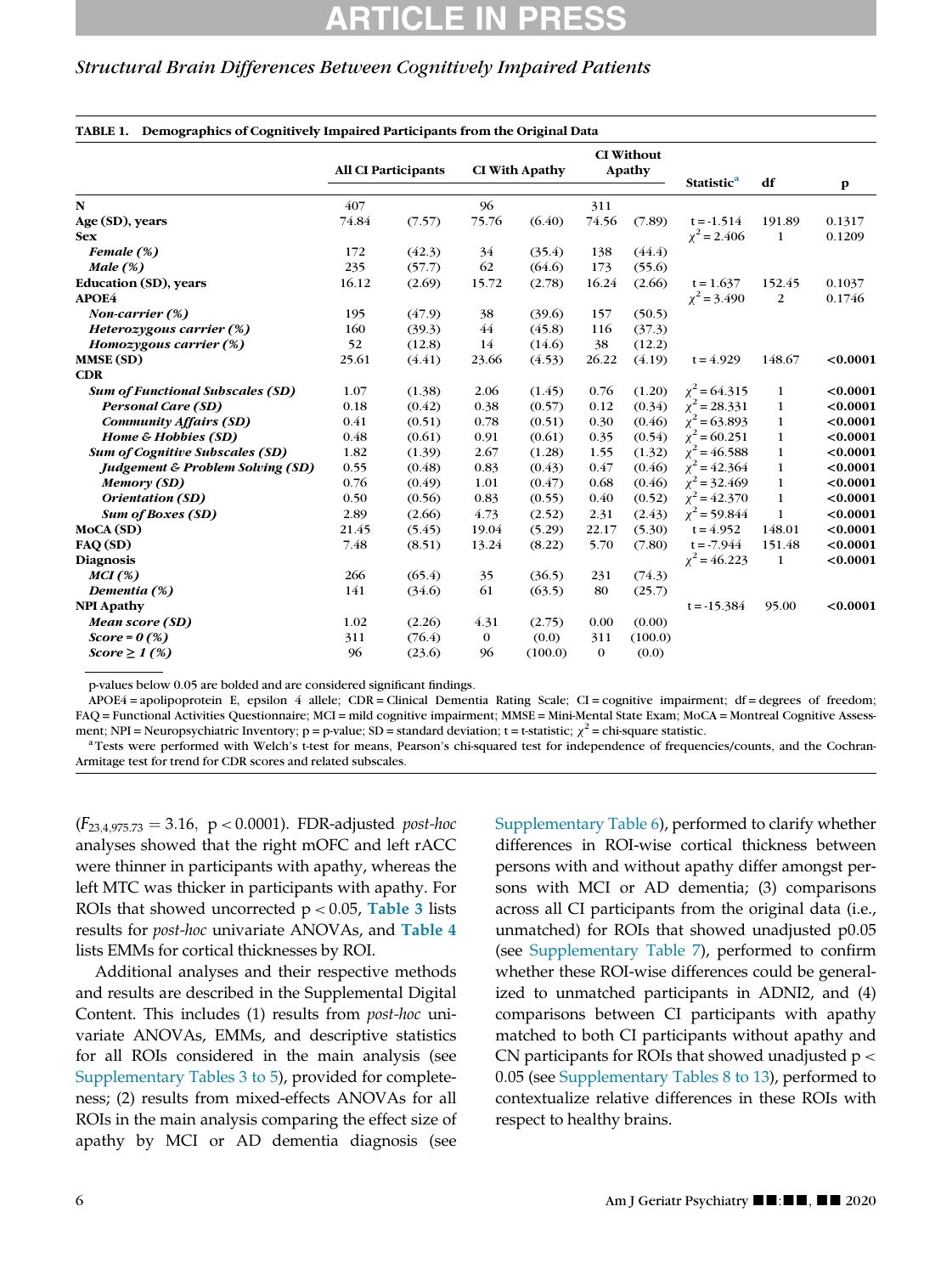Chan et al.

<span id="page-6-0"></span>

| TABLE 2. Demographics of Cognitively Impaired Participants from the Matched Data |                             |        |                |                                  |        |                                                  |                        |              |              |
|----------------------------------------------------------------------------------|-----------------------------|--------|----------------|----------------------------------|--------|--------------------------------------------------|------------------------|--------------|--------------|
|                                                                                  | All Matched CI <sup>b</sup> |        |                | <b>Matched CI</b><br>With Apathy |        | <b>Matched CI</b><br>Without Apathy <sup>b</sup> | Statistic <sup>a</sup> | df           | $\mathbf{p}$ |
| N                                                                                | 218                         |        | 69             |                                  | 149    |                                                  |                        |              |              |
| Age (SD), years                                                                  | 75.95                       | (6.06) | 75.99          | (6.07)                           | 75.93  | (6.07)                                           | $t = 0.282$            | 180.85       | 0.7779       |
| <b>Sex</b>                                                                       |                             |        |                |                                  |        |                                                  | $\chi^2 = 0.000$       | 1            | 1.0000       |
| Female $(\%)$                                                                    | 88.46                       | (40.6) | 28             | (40.6)                           | 60.46  | (40.6)                                           |                        |              |              |
| Male $(\%)$                                                                      | 129.54                      | (59.4) | 41             | (59.4)                           | 88.54  | (59.4)                                           |                        |              |              |
| <b>Education (SD)</b> , years                                                    | 15.89                       | (2.89) | 15.97          | (2.81)                           | 15.86  | (2.94)                                           | $t = 0.312$            | 181.91       | 0.7553       |
| APOE4                                                                            |                             |        |                |                                  |        |                                                  | $\chi^2$ = 1.490       | 2            | 0.4746       |
| Non-carrier (%)                                                                  | 85.30                       | (39.1) | 27             | (39.1)                           | 58.30  | (39.1)                                           |                        |              |              |
| Heterozygous carrier (%)                                                         | 102.72                      | (47.1) | 35             | (50.7)                           | 67.72  | (45.4)                                           |                        |              |              |
| Homozygous carrier (%)                                                           | 29.98                       | (13.8) | $\overline{7}$ | (10.1)                           | 22.98  | (15.4)                                           |                        |              |              |
| <b>MMSE (SD)</b>                                                                 | 24.96                       | (3.97) | 25.07          | (3.86)                           | 24.91  | (4.04)                                           | $t = 1.087$            | 180.84       | 0.2786       |
| <b>CDR</b>                                                                       |                             |        |                |                                  |        |                                                  |                        |              |              |
| <b>Sum of Functional Subscales (SD)</b>                                          | 1.45                        | (1.39) | 1.91           | (1.56)                           | 1.24   | (1.25)                                           | $\chi^2$ = 23.451      | $\mathbf{1}$ | < 0.0001     |
| <b>Personal Care (SD)</b>                                                        | 0.26                        | (0.50) | 0.36           | (0.59)                           | 0.22   | (0.44)                                           | $\chi^2$ = 6.491       | $\mathbf{1}$ | 0.0108       |
| <b>Community Affairs (SD)</b>                                                    | 0.56                        | (0.49) | 0.69           | (0.52)                           | 0.50   | (0.46)                                           | $\chi^2$ = 16.975      | $\mathbf{1}$ | < 0.0001     |
| Home & Hobbies (SD)                                                              | 0.63                        | (0.61) | 0.86           | (0.65)                           | 0.52   | (0.57)                                           | $\chi^2$ = 26.923      | $\mathbf{1}$ | < 0.0001     |
| <b>Sum of Cognitive Subscales (SD)</b>                                           | 2.24                        | (1.30) | 2.36           | (1.18)                           | 2.18   | (1.36)                                           | $\chi^2$ = 3.715       | $\mathbf{1}$ | 0.0539       |
| <b>Judgement &amp; Problem Solving (SD)</b>                                      | 0.71                        | (0.46) | 0.75           | (0.42)                           | 0.69   | (0.48)                                           | $\chi^2$ = 2.369       | $\mathbf 1$  | 0.1238       |
| Memory (SD)                                                                      | 0.88                        | (0.47) | 0.90           | (0.43)                           | 0.88   | (0.49)                                           | $\chi^2$ = 0.290       | $\mathbf 1$  | 0.5899       |
| Orientation (SD)                                                                 | 0.64                        | (0.52) | 0.71           | (0.52)                           | 0.61   | (0.51)                                           | $\chi^2$ = 4.888       | $\mathbf{1}$ | 0.0270       |
| <b>Sum of Boxes (SD)</b>                                                         | 3.69                        | (2.54) | 4.27           | (2.55)                           | 3.42   | (2.50)                                           | $\chi^2$ = 16.888      | $\mathbf{1}$ | < 0.0001     |
| MoCA (SD)                                                                        | 19.91                       | (5.30) | 20.06          | (5.06)                           | 19.84  | (5.43)                                           | $t = 0.541$            | 174.27       | 0.5890       |
| FAQ (SD)                                                                         | 10.22                       | (8.09) | 11.87          | (8.31)                           | 9.46   | (7.90)                                           | $t = 3.399$            | 179.92       | 0.0008       |
| <b>Diagnosis</b>                                                                 |                             |        |                |                                  |        |                                                  | $\chi^2 = 0.000$       | $\mathbf{1}$ | 1.0000       |
| MCI(%)                                                                           | 98                          | (44.9) | 31             | (44.9)                           | 66.94  | (44.9)                                           |                        |              |              |
| Dementia (%)                                                                     | 120                         | (55.1) | 38             | (55.1)                           | 82.06  | (55.1)                                           |                        |              |              |
| <b>NPI Apathy</b>                                                                |                             |        |                |                                  |        |                                                  | $t = 19.041$           | 194.61       | < 0.0001     |
| Mean score (SD)                                                                  | 1.32                        | (2.47) | 4.16           | (2.73)                           | 0.00   | (0.00)                                           |                        |              |              |
| $Score = 0$ (%)                                                                  | 149.00                      | (68.3) | $\bf{0}$       | (0.0)                            | 149.00 | (100.0)                                          |                        |              |              |
| $Score \geq 1$ (%)                                                               | 69.00                       | (31.7) | 69             | (100.0)                          | 0.00   | (0.00)                                           |                        |              |              |
|                                                                                  |                             |        |                |                                  |        |                                                  |                        |              |              |

p-values below 0.05 are bolded and are considered significant findings.

APOE4 = apolipoprotein E, epsilon 4 allele; CDR = Clinical Dementia Rating Scale; CEM = coarsened exact matching; CI = cognitive impairment; CMH = Cochran-Mantel-Haenszel; df = degrees of freedom; FAQ = Functional Activities Questionnaire; MCI = mild cognitive impairment; MMSE = Mini-Mental State Exam; MoCA = Montreal Cognitive Assessment; NPI = Neuropsychiatric Inventory; SD = standard deviation; p = p-value;

<span id="page-6-2"></span>t = t-statistic;  $\chi^2$  = chi-square statistic.<br><sup>a</sup> Tests for stata-wise differences in means were performed with linear mixed-effects models adjusted by CEM weights, using CEM strata as a random effect. This approach generalizes the dependent samples t-test for paired data to stratified data. Tests for strata-wise independence (i.e. conditional independence) or trend (for CDR only) were performed with the generalized CMH test, using CEM weights as frequencies. The CMH statistic for general association is reported for tests of independence, whereas the CMH statistic for differences in row mean scores is reported for tests of trend where matched CI participants with or without apathy were represented as rows. This approach similarly generalizes McNemar's test for paired data to stratified data.<br><sup>b</sup> Weighted means and counts were computed using CEM weights.

<span id="page-6-1"></span>

#### DISCUSSION

This study investigated the relative structural brain differences between CI participants with and without apathy from the ADNI2 database. We observed that cortical GM was thinner in the right mOFC and left rACC and thicker in the left MTC in CI participants with apathy relative to CI participants without apathy.

A strength of this study is the ability to detect relative differences between participants with and

without apathy that share demographic and genetic characteristics, as well as levels of global cognitive impairment (i.e. within-strata differences). Previous studies have shown that measures of global cognitive impairment such as MMSE are correlated with whole-brain GM atrophy in AD.<sup>[42](#page-12-34)</sup> However, since apathy is also associated with brain atrophy and cognitive impairment, $43$  cognitive impairment is an important confounder when considering which brain regions mediate apathy across varying severities of neurodegenerative disease. Similar rationale applies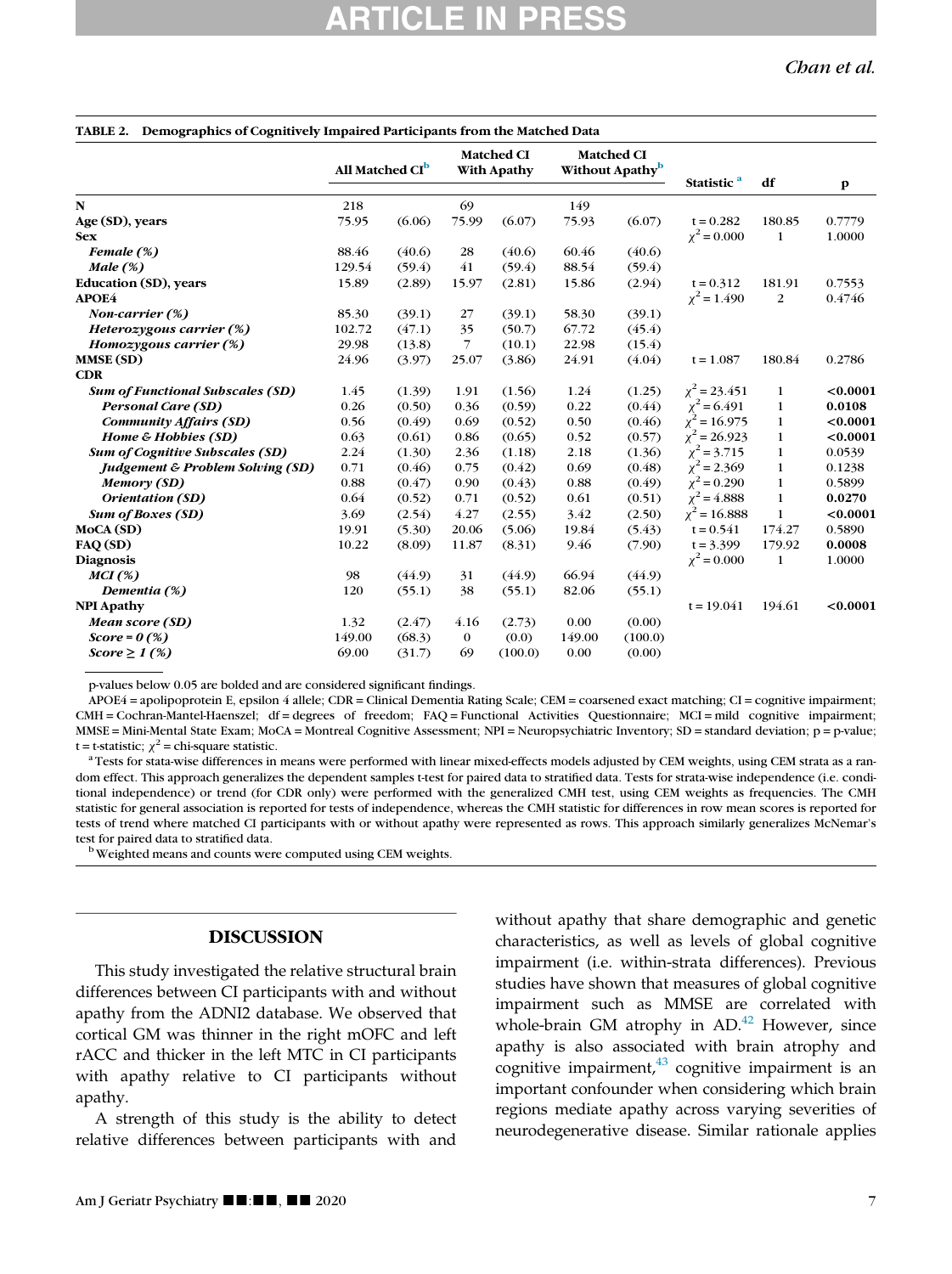### Structural Brain Differences Between Cognitively Impaired Patients

FIGURE 1. Cortical Regions of Interest Associated with Apathy in Cognitively Impaired Participants. ROIs that reported uncorrected p < 0:05 between participants with and without apathy on the fsaverage brain from FreeSurfer. Yellow- and cyan-coloured regions indicate uncorrected  $p < 0.05$ . Red- and blue-coloured regions indicate significant differences (FDR-adjusted  $q < 0.05$ ). White regions indicate no significant difference (uncorrected p > 0.05), and grey regions were not tested. Positive mean differences (red and yellow regions) indicate that the ROI was thicker while negative mean differences (blue and cyan regions) indicate that the ROI was thinner in CI persons with apathy relative to matched CI persons without apathy. Estimated marginal means and mean differences between participants with and without apathy are reported in [Table 4](#page-9-0), and ROI-wise descriptive statistics are reported in Supplementary Table 5. (A) Left lateral perspective. (B) Superior perspective. (C) Right lateral perspective. (D) Left medial perspective. (E) Inferior perspective. (F) Right medial perspective. CI = cognitive impairment; FDR = false discovery rate; ROI = region of interest.

<span id="page-7-0"></span>

for the use of MCI or AD diagnosis as a match variable and motivates its inclusion. Additionally, the reported link between APOE4 carrier status, risk of incident dementia, and apathy motivates the use of APOE4 as a match variable.<sup>[44](#page-12-36)</sup> Other match variables, like age and sex, are also associated with differences in GM and could also contribute to confounding. $31$ Thus, the use of match strata as a pseudovariable for match variables in this study, which was operationalized as random factors in the mixed-effects models, should provide control for strata-wise differences that might otherwise have been explained by underlying group-wise differences within the match variables.

Matching was effective in reducing imbalance between CI participants with and without apathy even on variables which were not explicitly used as

match variables (e.g., years of education, the MoCA, and CDR cognitive subscale scores with the exception of the CDR orientation subscale). However, we note that CI participants with apathy had worse functional impairment, as indicated by clinical assessment scores from the FAQ and CDR functional subscales. One could assert that failing to account for these differences may have led to bias in the selection of matched controls or could otherwise explain strata-wise differences in cortical thickness. Consequently, the effects observed might be attributed to differences in functional impairment rather than apathy. However, the deficits in goal-directed behaviours and related phenomena assessed by the NPI apathy questionnaire are similarly examined in the CDR functional subscales and the FAQ. As a result, measures of functional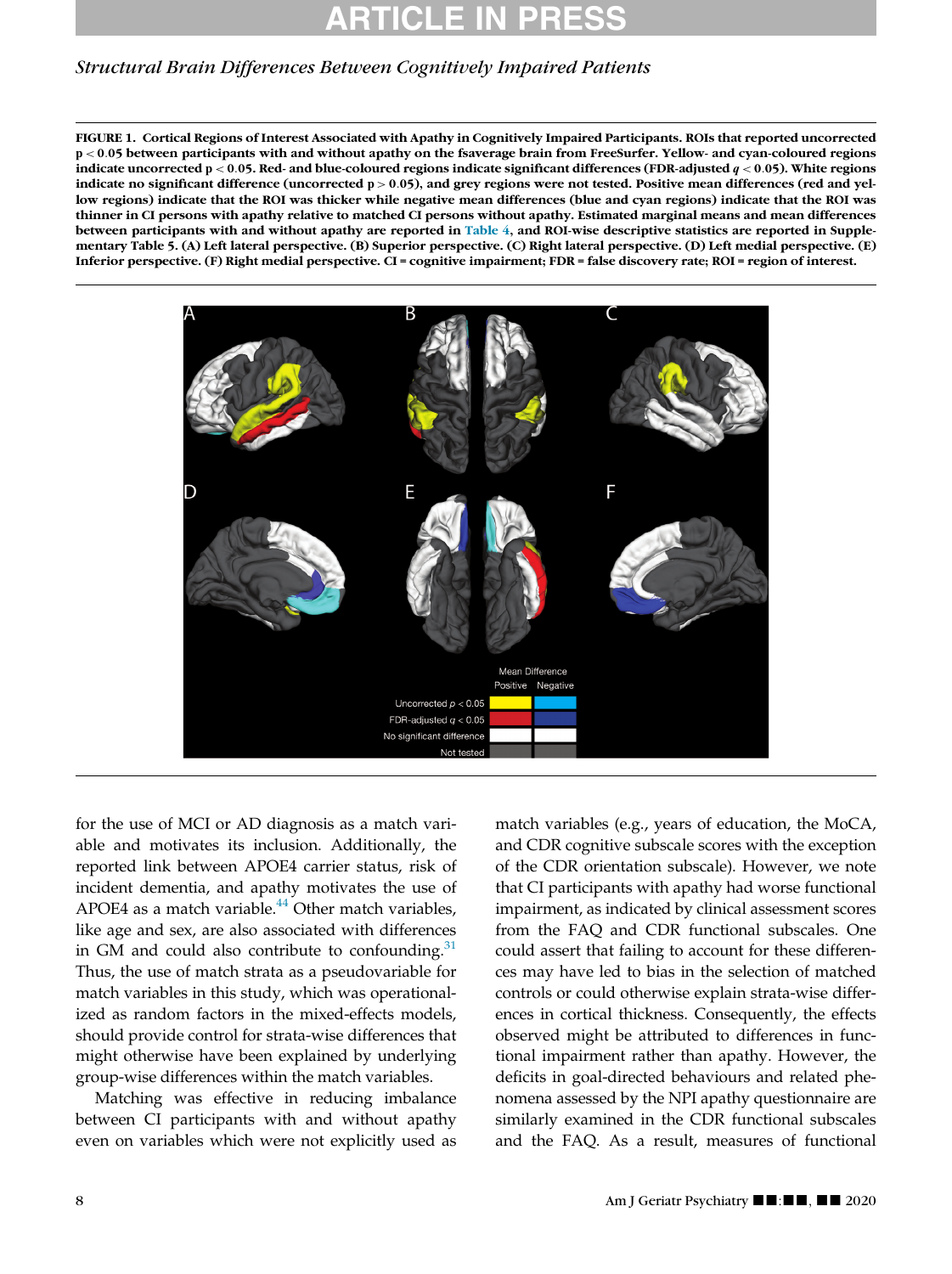| Model             | Effect                       | SS (Effect) | <b>Mean SS</b><br>(Effect) | <b>Numerator</b><br>df            | Denominator<br>df <sup>a</sup> | F      | p           |                 |
|-------------------|------------------------------|-------------|----------------------------|-----------------------------------|--------------------------------|--------|-------------|-----------------|
| <b>Omnibus</b>    | Apathy                       | 0.52        | 0.52                       |                                   | 185.29                         | 0.78   | 0.3768      |                 |
| Mixed-effects     | <b>ROIS</b>                  | 33.03       | 1.44                       | 23                                | 4,975.73                       | 2.16   | 0.0011      |                 |
| <b>ANOVA</b>      | Apathy x ROIs                | 48.32       | 2.10                       | 23                                | 4,975.73                       | 3.16   | < 0.0001    |                 |
| Post-boc          | ROI                          |             |                            | SS (Apathy) Numerator Denominator | F                              | p      | $\mathbf q$ | $R^{\text{2b}}$ |
| Mixed-effects     |                              |             | df                         | $df^a$                            |                                |        |             |                 |
| <b>Univariate</b> | R Medial Orbitofrontal       | 0.3640      | 1                          | 176.91                            | 11.66                          | 0.0008 | 0.0190      | 0.0222          |
| <b>ANOVAs</b>     | L Rostral Anterior Cingulate | 0.3862      | 1                          | 181.45                            | 7.76                           | 0.0059 | 0.0472      | 0.0171          |
|                   | L Medial Orbitofrontal       | 0.1976      |                            | 184.80                            | 6.04                           | 0.0149 | 0.0717      | 0.0134          |
|                   | L Superior Temporal          | 0.1266      |                            | 181.43                            | 5.07                           | 0.0255 | 0.0876      | 0.0097          |
|                   | L Supramarginal Area         | 0.0836      |                            | 181.60                            | 5.07                           | 0.0255 | 0.0876      | 0.0097          |
|                   | R Supramarginal Area         | 0.1159      |                            | 180.24                            | 7.01                           | 0.0088 | 0.0528      | 0.0129          |
|                   | L Middle Temporal            | 0.2235      | 1                          | 179.98                            | 8.31                           | 0.0044 | 0.0472      | 0.0159          |

#### <span id="page-8-0"></span>TABLE 3. Mixed-effects ANOVA for Grey Matter Thicknesses by Cortical Regions of Interest for the Main Analysis

Models were fitted with the restricted maximum likelihood criteria, and results from Type III SS tests are reported for fixed-effects only (i.e. the unique variance attributed to a given effect when all other effects and their interactions are considered). CEM match strata were entered as random factors, serving as a pseudovariable for the match variables of age, sex, APOE4 carrier status, MMSE, and MCI or AD diagnosis. Participant IDs were also entered as random factors in the omnibus model to adjust for within-subject variation across ROI thicknesses.

For the omnibus model, rows containing p-values below 0.05 are bolded and are considered significant findings.

For the post-hoc univariate models, rows are sorted by increasing t-values for differences in Estimated Marginal Means. (See [Table 4](#page-9-0)) Rows containing FDR-adjusted q-values below 0.05 are bolded and are considered significant findings. Rows containing uncorrected p-values below 0.05 are identified for completeness. See [Supplementary Table 3](#page-11-5) for the complete list of results for all ROIs tested.

<span id="page-8-1"></span>AD = Alzheimer's disease; ANOVA = analysis of variance; APOE4 = apolipoprotein E, epsilon 4 allele; CEM = coarsened exact matching;  $df = degrees of freedom$ ;  $F = F - statistic$ ; MMSE = Mini-Mental State Examination; MCI = mild cognitive impairment;  $p = p-value$ ; ROIs = regions of interest;  $R^2$  = partial coefficient of determination; SS = sum of squares.<br><sup>a</sup> Satterthwaite's method was used to estimate denominator degrees of freedom.

 $<sup>b</sup>$  Nakagawa and Schielzeth's approach was used to estimate partial  $R<sup>2</sup>$  for the effect of apathy.</sup>

impairment would likely exhibit a high degree of collinearity with apathy as measured by NPI, and this collinearity would not necessarily be reducible. Thus, that CI participants with apathy appeared to have worse functional impairment is expected. Previous studies have also identified the association between apathy and functional impairment. $45,46$  $45,46$  With respect to the CDR orientation subscale, a previous study also reported an association between apathy and MMSE items related to temporal orientation; the authors suggest that disorientation could manifest due to apathy itself rather than reflect cognitive deficits.<sup>[47](#page-12-39)</sup>

Our study partially corroborates findings from previous structural MRI studies on apathy in patients with AD. While atrophy in medial frontal areas is a common feature amongst studies investigating apathy, the specific regions identified as having an association with apathy often differ. Atrophy in the ACC is frequently reported, $9,11,12,48-50$  $9,11,12,48-50$  $9,11,12,48-50$  $9,11,12,48-50$  $9,11,12,48-50$  though findings vary by laterality ([bilateral]<sup>[9](#page-12-3),[11](#page-12-6)[,12,](#page-12-5)[49](#page-13-1),[50](#page-13-2)</sup>; [left only]<sup>48</sup>) and by region ([caudal and rostral] $11,49,50$  $11,49,50$  $11,49,50$  $11,49,50$ ; [caudal only] $^{9,12,48}$  $^{9,12,48}$  $^{9,12,48}$  $^{9,12,48}$ ). Findings in the orbitofrontal cortex are similarly common,  $9,11,48,49$  $9,11,48,49$  $9,11,48,49$  $9,11,48,49$  again with differences by laterality ([bilateral]<sup>[9](#page-12-3)[,11,](#page-12-6)[49](#page-13-1)</sup>; [left only]<sup>[48](#page-13-0)</sup>) and by region ([medial and lateral]<sup>[11](#page-12-6)</sup>; [medial only]<sup>49</sup>; [lateral] only] $9,48$  $9,48$ ). Our study confirms that thinning in the right mOFC and left rACC is associated with apathy. Effect size statistics suggest moderate-sized effects, though the magnitudes of the strata-wise mean differences were small−−about one-tenth of a millimeter, or about 2% of the variation in cortical thicknesses. Meanwhile, the direction of mean differences for the left mOFC, right rACC, and bilateral caudal anterior cingulate cortex appear to be consistent with prior studies; however, these ROI-wise differences were not significant, so we can neither confirm nor refute associations with apathy amongst these ROIs. Nevertheless, the lack of statistically significant differences amongst these ROIs in our study does not necessarily imply a broader dearth of clinically and/or scientifically meaningful differences, especially given emerging theories on the neuroanatomical structures that may mediate goal-directed behaviour and apathy. With specific regard to the left mOFC, since measures of effect size do not depend on sample size, and since the effect size statistic for the significant left rACC  $(d = -0.3754)$  was nearly identical to the non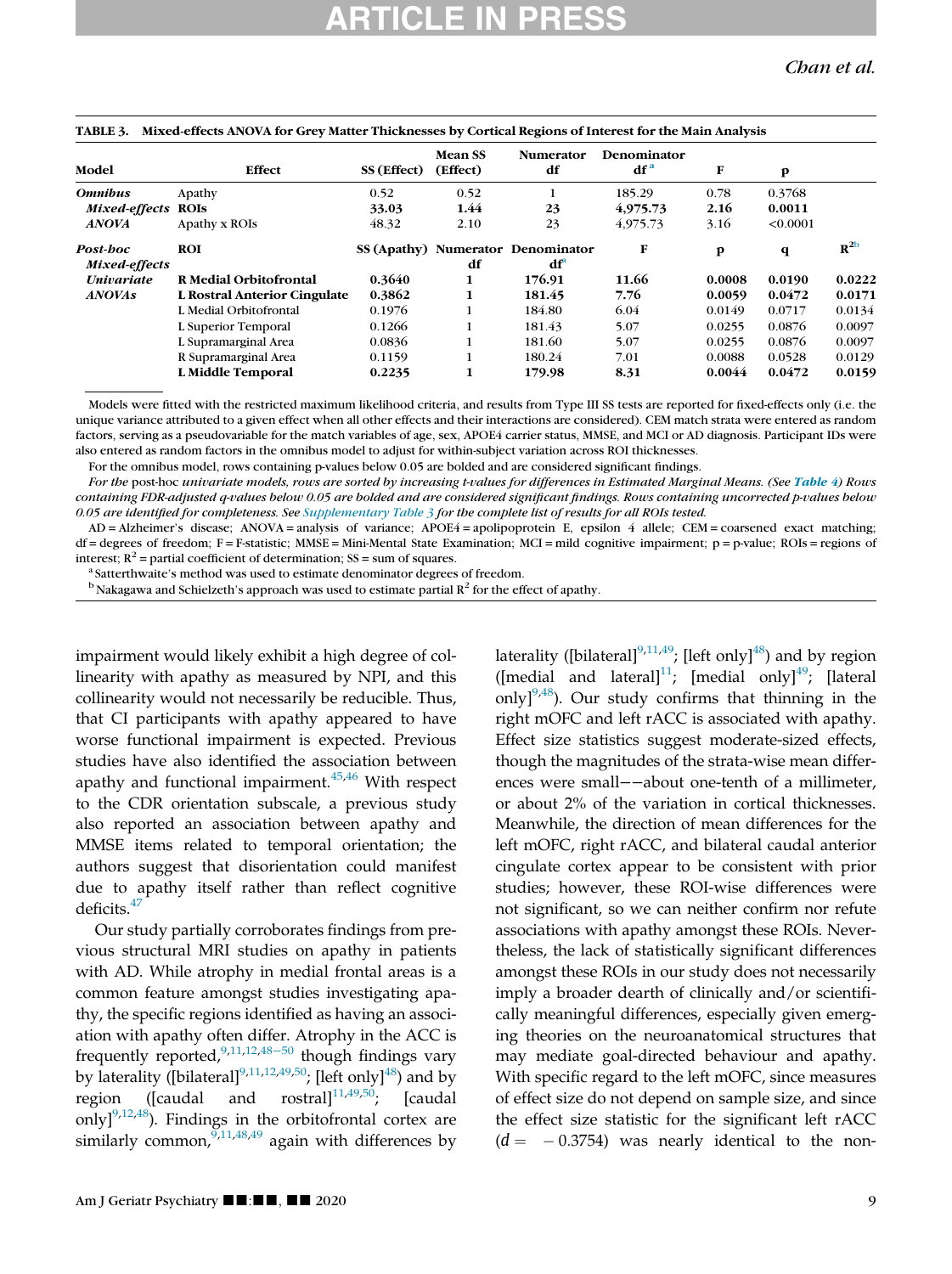<span id="page-9-0"></span>Structural Brain Differences Between Cognitively Impaired Patients

 $SS = sum of squares; t = t-statistic$ .

 $SS = sum of squares; t = t-statistic.$ 

| 76.91<br>ŧ<br>Mean Difference (SE), mm<br>(0.0257)<br>$-0.0879$<br>Matched CI Without Apathy<br>(0.027)<br>2.35<br>Matched CI With Apathy<br>(0.031)<br>$\frac{26}{1}$<br>R Medial Orbitofrontal<br>ROI |                     |           |
|---------------------------------------------------------------------------------------------------------------------------------------------------------------------------------------------------------|---------------------|-----------|
|                                                                                                                                                                                                         |                     |           |
|                                                                                                                                                                                                         | 0000.<br>$-3.4152$  | $-0.4456$ |
| 181.45<br>(0.0325)<br>$-0.0905$<br>(0.026)<br>2.71<br>(0.033)<br>2.62<br><b>L</b> Rostral Anterior Cingulate                                                                                            | 0.0059<br>$-2.7863$ | $-0.3574$ |
| 184.80<br>(0.0263)<br>$-0.0647$<br>(0.021)<br>2.29<br>(0.026)<br>L Medial Orbitofrontal                                                                                                                 | 0149<br>$-2.4570$   | $-0.3570$ |
| 181.43<br>(0.0230)<br>0.0518<br>(0.024)<br>2.46<br>(0.028)<br>L Superior Temporal                                                                                                                       | 0255<br>2.2516      | 0.2493    |
| 181.60<br>(0.0187)<br>1230.0<br>(0.020)<br>2.27<br>(0.023)<br>L Supramarginal Area                                                                                                                      | 0.255<br>2.2517     | 0.2603    |
| 180.24<br>(0.0187)<br>0496<br>(0.021)<br>2.26<br>(0.024)<br>R Supramarginal Area                                                                                                                        | 0.088<br>2.6483     | 0.3233    |
| 179.98<br>(0.0239)<br>0688<br>(0.025)<br>2.53<br>(0.029)<br>$\frac{60}{5}$<br>L Middle Temporal                                                                                                         | 0.0044<br>2.8826    | 1.3311    |

significant left mOFC ( $d = -0.3750$ ), our study may have been underpowered to detect a significant difference in this ROI.

Both the ACC and ventromedial prefrontal cortex have frequently been implicated in the manifestation of apathy in AD in other neuroimaging modalities<sup>[2](#page-11-1), 6–8, [51](#page-13-3)</sup> as well as across neurocognitive and neurodegenerative disorders. $6^{57}$  $6^{57}$  $6^{57}$  Two recent studies also performed positron emission tomography (PET) imaging of amyloid- $\beta$  and tau, proteins putatively involved in the neuropathology of AD, amongst AD patients with apathy. $46,52$  $46,52$  Regional tau burden in the bilateral orbitofrontal cortex $52$  and right ACC<sup>[46](#page-12-38)</sup> was associated with apathy, while regional amyloid- $\beta$  burden was not associated with apathy. $52$  Discrepant findings could be attributed to the use of different covariates or tau radiotracers; nonetheless, our study partially corroborates these PET findings and supports the notion that neuropathological differences may underlie apathy in AD. Separately, it was proposed that deficits within a medial frontostriatal network responsible for goaldirected behaviour may manifest as apathy. $5$  Thus, atrophy of the ventromedial prefrontal cortex may be associated with impairments in the ability to assess the subjective value of a given action, while atrophy in the rACC may be associated with impairments in appropriately activating the motor system towards value-directed behaviours.<sup>[5](#page-11-4)</sup>

Our results also suggest that CI participants with apathy have a sparing of atrophy in the left MTC relative to CI participants without apathy. This sparing is similar to an earlier finding of increased regional cerebral blood flow in the left medial superior temporal gyrus and middle medial temporal gyrus in patients with apathy relative to patients without apathy, even when adjusting for differences in MMSE. $53$  Moreover, a recent study observed that apathy was associated with hypoperfusion in the left inferior and middle temporal gyri.[54](#page-13-6) However, this study did not control for differences in dementia diagnoses or cognitive impairment. $54$  Other studies have found apathy to be associated with hypoperfusion of the right temporoparietal $^{55}$  $^{55}$  $^{55}$  and anterior temporal $^{56}$  $^{56}$  $^{56}$  areas.

Additional subanalyses in the Supplemental Digital Content shed further light toward the specific brain regions associated with apathy in cognitively impaired persons. When mixed-effects ANOVAs in the main analysis were recomputed with additional fixed-effects for MCI or AD diagnosis and the apathy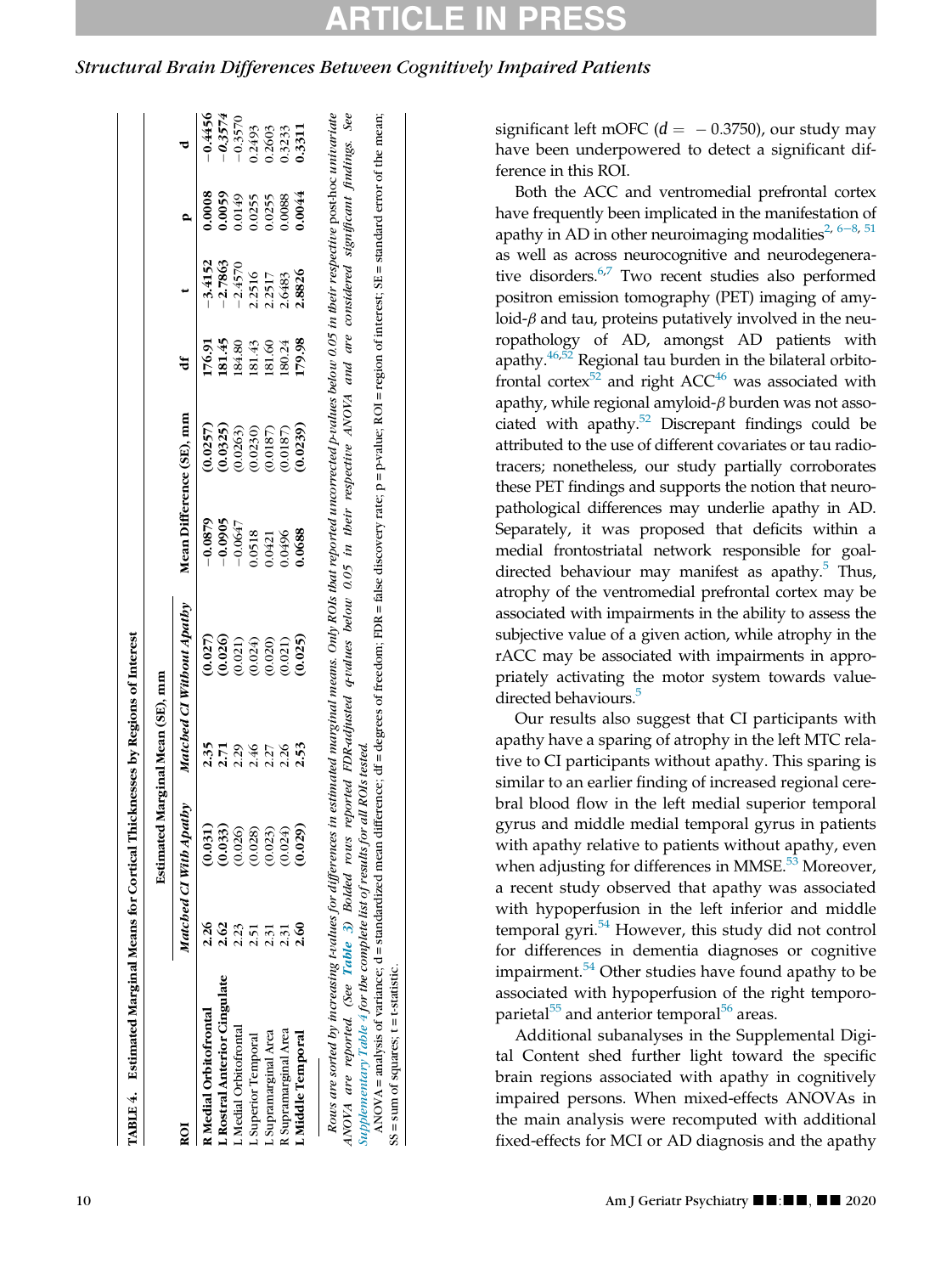### **IRTICLE IN PRE**

x diagnosis interaction, significant ROI-wise differences identified in the main analysis (right mOFC, left rACC, and left MTC) remained significant across diagnostic groups (see [Supplementary Table 6\)](#page-11-5). Standardized mean differences associated with apathy also shared the same sign and were about the same magnitude compared to those reported in the main analysis. Moreover, no significant apathy x diagnosis interaction was detected for these ROIs, indicating that the effect of apathy in MCI participants was not significantly different from the effect of apathy in AD dementia participants. Further subanalyses involving CI participants with apathy matched to CI and CN participants without apathy showed that thinner cortical thicknesses in the right mOFC and left rACC were specific to CI participants with apathy (see [Supplementary Table 13](#page-11-5)). For the left MTC, only CI participants without apathy showed thinner cortical thicknesses relative to CN participants (see [Supplementary Table 13](#page-11-5)).

While significant ROI-wise differences in the main analysis were not significant when tested in a subanalysis using the original (nonmatched) data and a fixed-effects analysis of covariance model (see [Supplementary Table 7](#page-11-5)), the sign of mean differences associated with apathy was the same as those reported in the main analysis. Nevertheless, we caution against interpreting the lack of significant results as discrepant with the main analysis, since the assumption of mutual independence of the fixed effects was not met (the match variables exhibit multicollinearity) and the interaction effects between match variables was ignored. These limitations are implicitly addressed via our use of matching and random effects in the main analysis. Thus, compared to the main analysis, results from the fixed-effects model in Supplementary Table 7 have limited construct validity and reduced statistical power. Taken together, these findings provide strong, confirmatory evidence of a specific but moderate association that links thinning in right mOFC and left rACC with apathy. They also affirm that apathy is associated with sparing of atrophy in the left MTC.

Apathy has also been associated with thinning of the inferior temporal cortex in two studies, $13, 57$  $13, 57$  $13, 57$ including one that also used data from  $ADNI.<sup>13</sup>$  $ADNI.<sup>13</sup>$  $ADNI.<sup>13</sup>$ Although we were not able to replicate this association, we note several methodological differences. First, Donovan et al. $^{13}$  examined cortical thickness at baseline as related to worsening apathy over time, whereas we examined cortical thickness in a crosssectional analysis at the time of neuropsychiatric assessment. Second, both studies examined averaged bilateral cortical thicknesses, whereas we examined left and right ROIs independently. Given that our study shows differences between left and right ROIs associated with apathy, the use of averaged measures could have obscured underlying relationships in these earlier studies. Third, both studies used stepwise backward elimination regression models to select covariates from a larger set of candidate variables, while we used a mixed model approach to incorporate match variables that were identified as potential confounders as a random effect through CEM strata. Differences in methods for statistical control could explain the discrepant findings. We note that, despite its convenience and popularity, the use of stepwise regression has long been criticized in statistical literature as an inappropriate statistical procedure.<sup>[58](#page-13-10)</sup>

Another ADNI study found that apathy was associated with GM atrophy in bilateral lateral temporal areas.<sup>[14](#page-12-8)</sup> Although Hu et al. did not report this association after adjusting for MMSE, our finding of cortical thinning in the left STC of both CI participants with apathy and without apathy relative to age-, sex-, and APOE4 carrier status-matched CN controls (see [Supplementary Table 13\)](#page-11-5) partially corroborates this finding. Given that both CI groups showed cortical thinning in the left STC, these findings suggest that the sparing of atrophy in the left MTC may not necessarily extend to the left STC.

Nonetheless, several studies have reported negative findings with respect to cortical GM differences in apathy.[59](#page-13-11)−<sup>62</sup> However, the lack of findings could be attributed to several factors, such as examining advanced-stage AD patients, who may exhibit severe GM atrophy; $59$  examining patients with prodromal AD, who may not yet have detectable regional GM atrophy; $60,61$  $60,61$  $60,61$  or investigating differences by lobe rather than by region or voxel.<sup>[62](#page-13-14)</sup>

There are several limitations associated with our current investigation. First, while the NPI is recognized as a gold-standard assessment for neuropsychiatric symptoms in dementia, it cannot differentiate between subdomains of apathy. $^2$  $^2$  Thus, we cannot make direct inferences about how the brain regions we have identified might mediate the subdomains of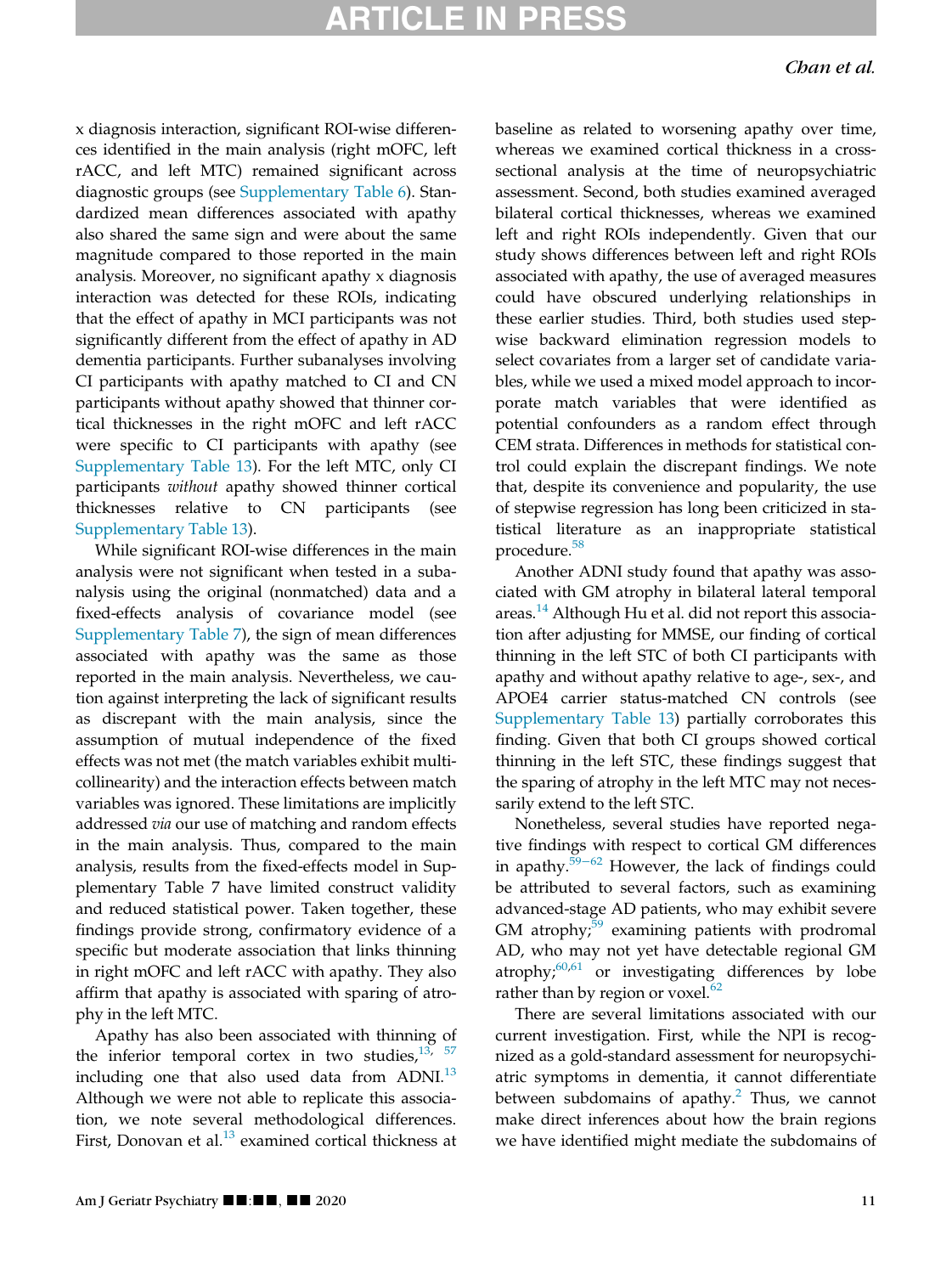# RTICLE IN

### Structural Brain Differences Between Cognitively Impaired Patients

apathy. In light of growing research interest in apathy and its dimensions, we recommend that multi-site clinical trials administer more sophisticated measures of apathy to facilitate research in this area, such as the Dimensional Apathy Scale $^{63}$  $^{63}$  $^{63}$  or the Apathy Inven-tory.<sup>[64](#page-13-16)</sup> Second, although apathy and depression are both associated with an increased risk of dementia, our study only examines effects associated with apathy. Consequently, any associations with apathy identified in this study are not necessarily independent of depression. However, at the time of screening, ADNI2 excluded participants with any history of major depression within the last year, as well as any participants that reported GDS scores equal to or greater than six, which would reduce the magnitude and likelihood of finding effects attributable to depression. Also, previous neuroimaging studies support the notion that apathy and depression may have distinct anatomical and functional correlates in AD.<sup>[2](#page-11-1)</sup>

Finally, our study examined a cross-sectional sample of cognitively impaired participants from ADNI, so it is unclear whether the observed thinning of the right mOFC and left rACC reflects a discrete neurodegenerative process that happens to develop concurrently with AD. Longitudinal studies that control for differences in Braak staging $15$  and could clarify whether ROI-wise neurodegeneration associated with apathy progresses independently from typical AD neuropathology. Moreover, recent literature has highlighted that dimensions of apathy may be mediated by distinct brain regions.<sup>2</sup> Future investigations should aim to characterize associations between the cognitive-behavioural, emotional, and social interaction dimensions of apathy, $65$  which may help to identify and guide treatment strategies for apathy in future.

impairment. Using a case-control approach, we matched CI participants from ADNI2 with and without apathy on age, sex, APOE4 carrier status, MMSE score, and MCI or AD diagnosis. We found that apathy was uniquely associated with thinner right mOFC and left rACC. Compared to participants without apathy, participants with apathy also had thicker left MTC. However, our supplementary analyses, which matched participants by age, sex, and APOE4 carrier status only, showed that the left MTC was thinner in both groups compared to CN participants. Further research is warranted to investigate the structural neurocorrelates associated with subdomains of apathy.

### AUTHORS' CONTRIBUTIONS

N.K.C. and A.G.G. conceived the idea. P.G., M.M. C., D.M.B., F.C., and E.B. contributed to the study concepts. N.K.C., P.G., M.M.C., D.M.B., and A.G.G. planned the study design, developed the research questions, and considered the analytical approaches. N.K.C. and M.M.C. discussed the statistical and computational approaches and verified the methods. N.K.C. retrieved the data, performed the analyses, drafted the manuscript, and designed the figures. F. C. and E.B. reviewed the draft manuscript and made critical early revisions. P.G. and A.G.G. supervised the writing process. All authors contributed to the manuscript, provided feedback for the interpretation of findings, and have approved the final manuscript.

### **CONCLUSIONS**

<span id="page-11-5"></span>We investigated the structural neurocorrelates associated with apathy in older adults with cognitive

### SUPPLEMENTARY MATERIALS

Supplementary material associated with this article can be found, in the online version, at [https://doi.](https://doi.org/10.1016/j.jagp.2020.12.008) [org/10.1016/j.jagp.2020.12.008](https://doi.org/10.1016/j.jagp.2020.12.008).

#### References

- <span id="page-11-0"></span>1. [Assoc As: 2018 Alzheimer's disease facts and figures. Alzheimers.](http://refhub.elsevier.com/S1064-7481(20)30576-5/sbref0001) [Dement. 2018; 14:367–425](http://refhub.elsevier.com/S1064-7481(20)30576-5/sbref0001)
- <span id="page-11-3"></span><span id="page-11-1"></span>2. [Lanctot KL, Aguera-Ortiz L, Brodaty H, et al: Apathy associated](http://refhub.elsevier.com/S1064-7481(20)30576-5/sbref0002) [with neurocognitive disorders: Recent progress and future direc](http://refhub.elsevier.com/S1064-7481(20)30576-5/sbref0002)[tions. Alzheimers. Dement. 2017; 13:84–100](http://refhub.elsevier.com/S1064-7481(20)30576-5/sbref0002)
- <span id="page-11-4"></span><span id="page-11-2"></span>3. [van Dalen JW, van Wanrooij LL, van Charante EPM, et al:](http://refhub.elsevier.com/S1064-7481(20)30576-5/sbref0003) [Association of Apathy With Risk of Incident Dementia A](http://refhub.elsevier.com/S1064-7481(20)30576-5/sbref0003)

[Systematic Review and Meta-analysis. Jama Psychiatry 2018;](http://refhub.elsevier.com/S1064-7481(20)30576-5/sbref0003) [75:1012–1021](http://refhub.elsevier.com/S1064-7481(20)30576-5/sbref0003)

- 4. [Bock MA, Bahorik A, Brenowitz WD, et al: Apathy and risk of](http://refhub.elsevier.com/S1064-7481(20)30576-5/sbref0004) [probable incident dementia among community-dwelling older](http://refhub.elsevier.com/S1064-7481(20)30576-5/sbref0004) [adults. Neurology 2020](http://refhub.elsevier.com/S1064-7481(20)30576-5/sbref0004)
- 5. [Le Heron C, Holroyd CB, Salamone J, et al: Brain mechanisms under](http://refhub.elsevier.com/S1064-7481(20)30576-5/sbref0005)[lying apathy. J Neurol Neurosurg Psychiatry 2019; 90:302–312](http://refhub.elsevier.com/S1064-7481(20)30576-5/sbref0005)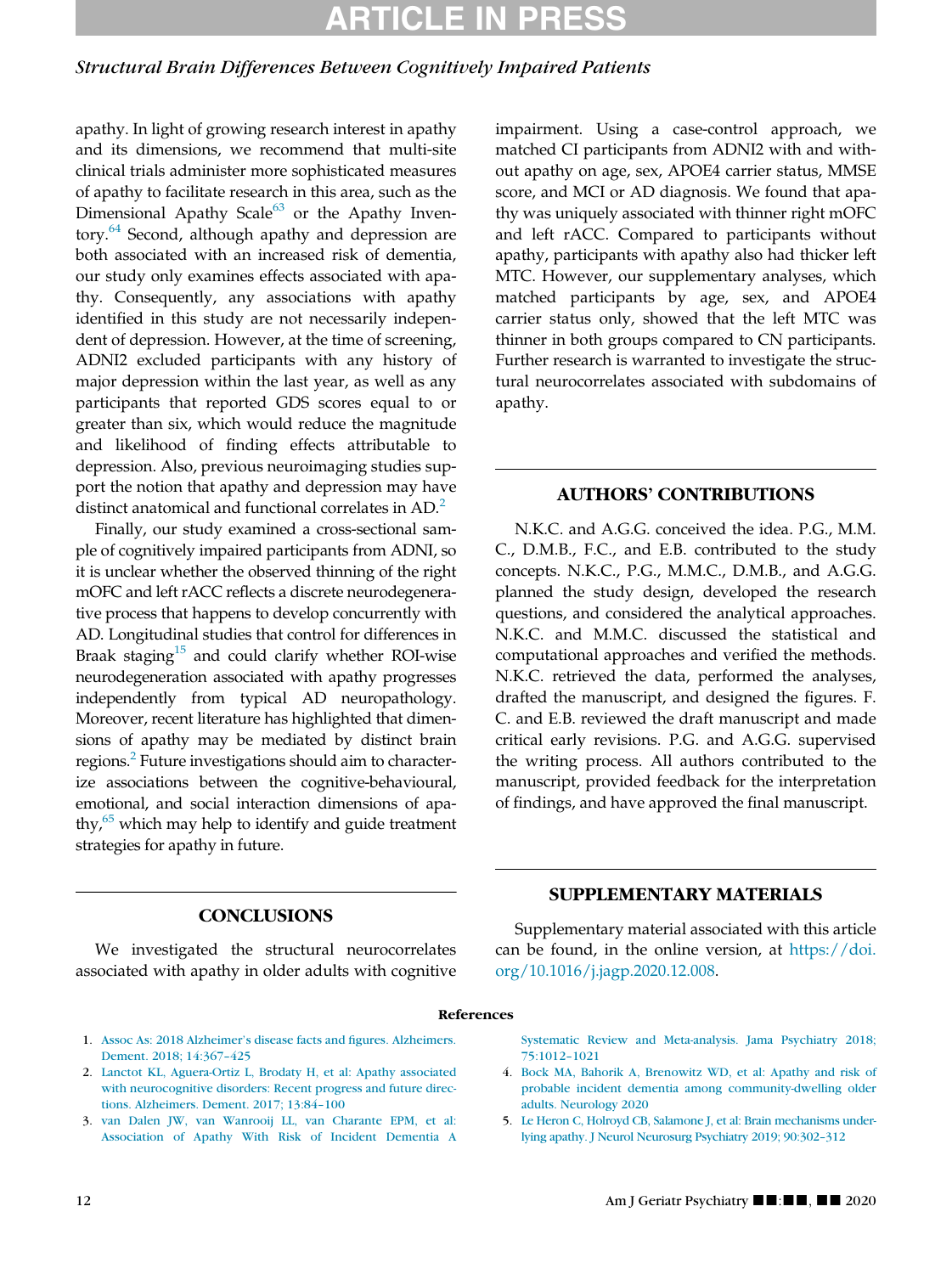## TICLE IN PR

### Chan et al.

- <span id="page-12-20"></span><span id="page-12-0"></span>6. [Le Heron C, Apps MAJ, Husain M: The anatomy of apathy: A neu](http://refhub.elsevier.com/S1064-7481(20)30576-5/sbref0006)[rocognitive framework for amotivated behaviour. Neuropsycho](http://refhub.elsevier.com/S1064-7481(20)30576-5/sbref0006)[logia 2018; 118:54–67](http://refhub.elsevier.com/S1064-7481(20)30576-5/sbref0006)
- <span id="page-12-21"></span><span id="page-12-1"></span>7. [Kos C, van Tol M-J, Marsman J-BC, et al: Neural correlates of apa](http://refhub.elsevier.com/S1064-7481(20)30576-5/sbref0007)[thy in patients with neurodegenerative disorders, acquired brain](http://refhub.elsevier.com/S1064-7481(20)30576-5/sbref0007) [injury, and psychiatric disorders. Neurosci. Biobehav. Rev. 2016;](http://refhub.elsevier.com/S1064-7481(20)30576-5/sbref0007) [69:381–401](http://refhub.elsevier.com/S1064-7481(20)30576-5/sbref0007)
- <span id="page-12-22"></span><span id="page-12-2"></span>8. [Theleritis C, Politis A, Siarkos K, et al: A review of neuroimaging](http://refhub.elsevier.com/S1064-7481(20)30576-5/sbref0008) [findings of apathy in Alzheimer's disease. Int. Psychogeriatr.](http://refhub.elsevier.com/S1064-7481(20)30576-5/sbref0008) [2014; 26:195–207](http://refhub.elsevier.com/S1064-7481(20)30576-5/sbref0008)
- <span id="page-12-23"></span><span id="page-12-3"></span>9. [Bruen PD, McGeown WJ, Shanks MF, et al: Neuroanatomical cor](http://refhub.elsevier.com/S1064-7481(20)30576-5/sbref0009)[relates of neuropsychiatric symptoms in Alzheimers disease.](http://refhub.elsevier.com/S1064-7481(20)30576-5/sbref0009) [Brain 2008; 131:2455–2463](http://refhub.elsevier.com/S1064-7481(20)30576-5/sbref0009)
- <span id="page-12-25"></span><span id="page-12-24"></span><span id="page-12-4"></span>10. [Huey ED, Lee S, Cheran G, et al: Brain regions involved in arousal](http://refhub.elsevier.com/S1064-7481(20)30576-5/sbref0010) [and reward processing are associated with apathy in Alzheimer's](http://refhub.elsevier.com/S1064-7481(20)30576-5/sbref0010) [Disease and frontotemporal dementia. J. Alzheimers Dis. 2017;](http://refhub.elsevier.com/S1064-7481(20)30576-5/sbref0010) [55:551–558](http://refhub.elsevier.com/S1064-7481(20)30576-5/sbref0010)
- <span id="page-12-6"></span>11. [Kumfor F, Zhen A, Hodges JR, et al: Apathy in Alzheimer's dis](http://refhub.elsevier.com/S1064-7481(20)30576-5/sbref0011)[ease and frontotemporal dementia: Distinct clinical profiles and](http://refhub.elsevier.com/S1064-7481(20)30576-5/sbref0011) [neural correlates. Cortex 2018; 103:350–359](http://refhub.elsevier.com/S1064-7481(20)30576-5/sbref0011)
- <span id="page-12-5"></span>12. [Apostolova LG, Akopyan GG, Partiali N, et al: Structural corre](http://refhub.elsevier.com/S1064-7481(20)30576-5/sbref0012)[lates of apathy in Alzheimer's disease. Dement. Geriatr. Cogn.](http://refhub.elsevier.com/S1064-7481(20)30576-5/sbref0012) [Disord. 2007; 24:91–97](http://refhub.elsevier.com/S1064-7481(20)30576-5/sbref0012)
- <span id="page-12-26"></span><span id="page-12-7"></span>13. [Donovan NJ, Wadsworth LP, Lorius N, et al: Regional cortical](http://refhub.elsevier.com/S1064-7481(20)30576-5/sbref0013) [thinning predicts worsening apathy and hallucinations across](http://refhub.elsevier.com/S1064-7481(20)30576-5/sbref0013) [the Alzheimer Disease Spectrum. Am. J. Geriatr. Psychiatry 2014;](http://refhub.elsevier.com/S1064-7481(20)30576-5/sbref0013) [22:1168–1179](http://refhub.elsevier.com/S1064-7481(20)30576-5/sbref0013)
- <span id="page-12-27"></span><span id="page-12-8"></span>14. [Hu X, Meiberth D, Newport B, et al: Anatomical correlates of the](http://refhub.elsevier.com/S1064-7481(20)30576-5/sbref0014) [neuropsychiatric symptoms in Alzheimer's Disease. Current Alz](http://refhub.elsevier.com/S1064-7481(20)30576-5/sbref0014)[heimer Research 2015; 12:266–277](http://refhub.elsevier.com/S1064-7481(20)30576-5/sbref0014)
- <span id="page-12-28"></span><span id="page-12-9"></span>15. [Braak H, Braak E: Neuropathological staging of Alzheimer-related](http://refhub.elsevier.com/S1064-7481(20)30576-5/sbref0015) [changes. Acta Neuropathol 1991; 82:239–259](http://refhub.elsevier.com/S1064-7481(20)30576-5/sbref0015)
- <span id="page-12-29"></span><span id="page-12-10"></span>16. [Mueller SG, Weiner MW, Thal LJ, et al: Ways toward an early](http://refhub.elsevier.com/S1064-7481(20)30576-5/sbref0016) [diagnosis in Alzheimer's disease: the Alzheimer's Disease Neuro](http://refhub.elsevier.com/S1064-7481(20)30576-5/sbref0016)[imaging Initiative \(ADNI\). Alzheimers Dement 2005; 1:55–66](http://refhub.elsevier.com/S1064-7481(20)30576-5/sbref0016)
- <span id="page-12-31"></span><span id="page-12-30"></span><span id="page-12-11"></span>17. [Rosen WG, Terry RD, Fuld PA, et al: Pathological verification of](http://refhub.elsevier.com/S1064-7481(20)30576-5/sbref0017) [ischemic score in differentiation of dementias. Ann Neurol 1980;](http://refhub.elsevier.com/S1064-7481(20)30576-5/sbref0017) [7:486–488](http://refhub.elsevier.com/S1064-7481(20)30576-5/sbref0017)
- <span id="page-12-32"></span><span id="page-12-12"></span>18. [Sheikh JI, Yesavage JA: Geriatric Depression Scale \(GDS\): Recent](http://refhub.elsevier.com/S1064-7481(20)30576-5/sbref0018) [evidence and development of a shorter version. Clinical Geron](http://refhub.elsevier.com/S1064-7481(20)30576-5/sbref0018)[tologist: The Journal of Aging and Mental Health 1986; 5:165–](http://refhub.elsevier.com/S1064-7481(20)30576-5/sbref0018) [173](http://refhub.elsevier.com/S1064-7481(20)30576-5/sbref0018)
- <span id="page-12-33"></span><span id="page-12-13"></span>19. [Folstein MF, Folstein SE, McHugh PR: Mini-Mental State", a practi](http://refhub.elsevier.com/S1064-7481(20)30576-5/sbref0019)[cal method for grading cognitive state of patients for the clini](http://refhub.elsevier.com/S1064-7481(20)30576-5/sbref0019)[cian. J Psychiatr Res. 1975; 12:189–198](http://refhub.elsevier.com/S1064-7481(20)30576-5/sbref0019)
- <span id="page-12-34"></span><span id="page-12-14"></span>20. [Nasreddine ZS, Phillips NA, Bedirian V, et al: The montreal cogni](http://refhub.elsevier.com/S1064-7481(20)30576-5/sbref0020)[tive assessment, MoCA: A brief screening tool for mild cognitive](http://refhub.elsevier.com/S1064-7481(20)30576-5/sbref0020) [impairment. J Am Geriatr Soc. 2005; 53:695–699](http://refhub.elsevier.com/S1064-7481(20)30576-5/sbref0020)
- <span id="page-12-35"></span><span id="page-12-15"></span>21. [Berg L: Clinical Dementia Rating \(Cdr\). Psychopharmacol Bull](http://refhub.elsevier.com/S1064-7481(20)30576-5/sbref0021) [1988; 24:637–639](http://refhub.elsevier.com/S1064-7481(20)30576-5/sbref0021)
- <span id="page-12-36"></span><span id="page-12-16"></span>22. [Pfeffer RI, Kurosaki TT, Harrah CH, et al: Measurement of func](http://refhub.elsevier.com/S1064-7481(20)30576-5/sbref0022)[tional activities in older adults in the community. J Gerontol](http://refhub.elsevier.com/S1064-7481(20)30576-5/sbref0022) [1982; 37:323–329](http://refhub.elsevier.com/S1064-7481(20)30576-5/sbref0022)
- <span id="page-12-37"></span><span id="page-12-17"></span>23. [Cummings JL, Mega M, Gray K, et al: The neuropsychiatric inven](http://refhub.elsevier.com/S1064-7481(20)30576-5/sbref0023)[tory - comprehensive assessment of psychopathology in demen](http://refhub.elsevier.com/S1064-7481(20)30576-5/sbref0023)[tia. Neurology 1994; 44:2308–2314](http://refhub.elsevier.com/S1064-7481(20)30576-5/sbref0023)
- <span id="page-12-38"></span><span id="page-12-18"></span>24. [Tractenberg RE, Weiner MF, Cummings JL, et al: Independence](http://refhub.elsevier.com/S1064-7481(20)30576-5/sbref0024) [of changes in behavior from cognition and function in commu](http://refhub.elsevier.com/S1064-7481(20)30576-5/sbref0024)[nity-dwelling persons with Alzheimer's disease: a factor analytic](http://refhub.elsevier.com/S1064-7481(20)30576-5/sbref0024) [approach. J Neuropsychiatry Clin Neurosci 2005; 17:51–60](http://refhub.elsevier.com/S1064-7481(20)30576-5/sbref0024)
- <span id="page-12-39"></span><span id="page-12-19"></span>25. [Jack CR, Barnes J, Bernstein MA, et al: Magnetic resonance imag](http://refhub.elsevier.com/S1064-7481(20)30576-5/sbref0025)[ing in Alzheimer's Disease Neuroimaging Initiative 2. Alzheimers.](http://refhub.elsevier.com/S1064-7481(20)30576-5/sbref0025) [Dement. 2015; 11:740–756](http://refhub.elsevier.com/S1064-7481(20)30576-5/sbref0025)
- 26. [Ponce MvZ Ramses, Northrup Scott, Gruner Daniel, et al:](http://refhub.elsevier.com/S1064-7481(20)30576-5/sbref0026) [Deploying a Top-100 Supercomputer for Large Parallel Work](http://refhub.elsevier.com/S1064-7481(20)30576-5/sbref0026)[loads: The Niagara Supercomputer. Chicago, IL, USA: ACM, 2019](http://refhub.elsevier.com/S1064-7481(20)30576-5/sbref0026)
- 27. [Loken C, Gruner D, Groer L, et al: SciNet: Lessons Learned from](http://refhub.elsevier.com/S1064-7481(20)30576-5/sbref0027) [Building a Power-efficient Top-20 System and Data Centre. J.](http://refhub.elsevier.com/S1064-7481(20)30576-5/sbref0027) [Phys. Conf. Ser. 2010; 256:012026](http://refhub.elsevier.com/S1064-7481(20)30576-5/sbref0027)
- 28. [Desikan RS, Segonne F, Fischl B, et al: An automated labeling sys](http://refhub.elsevier.com/S1064-7481(20)30576-5/sbref0028)[tem for subdividing the human cerebral cortex on MRI scans](http://refhub.elsevier.com/S1064-7481(20)30576-5/sbref0028) [into gyral based regions of interest. Neuroimage 2006; 31:968–](http://refhub.elsevier.com/S1064-7481(20)30576-5/sbref0028) [980](http://refhub.elsevier.com/S1064-7481(20)30576-5/sbref0028)
- 29. [Raamana PR, Theyers A, Selliah T, et al: VisualQC: Assistive tools](http://refhub.elsevier.com/S1064-7481(20)30576-5/sbref0029) [for easy and rigorous quality control of neuroimaging data. 2018](http://refhub.elsevier.com/S1064-7481(20)30576-5/sbref0029)
- 30. [Klapwijk ET, van de Kamp F, van der Meulen M, et al: Qoala-T: A](http://refhub.elsevier.com/S1064-7481(20)30576-5/sbref0030) [supervised-learning tool for quality control of FreeSurfer seg](http://refhub.elsevier.com/S1064-7481(20)30576-5/sbref0030)[mented MRI data. Neuroimage 2019; 189:116–129](http://refhub.elsevier.com/S1064-7481(20)30576-5/sbref0030)
- 31. [Sowell ER, Peterson BS, Kan E, et al: Sex differences in cortical](http://refhub.elsevier.com/S1064-7481(20)30576-5/sbref0031) [thickness mapped in 176 healthy individuals between 7 and](http://refhub.elsevier.com/S1064-7481(20)30576-5/sbref0031) [87 years of age. Cereb. Cortex 2007; 17:1550–1560](http://refhub.elsevier.com/S1064-7481(20)30576-5/sbref0031)
- 32. [Schwarz CG, Gunter JL, Wiste HJ, et al: A large-scale comparison](http://refhub.elsevier.com/S1064-7481(20)30576-5/sbref0032) [of cortical thickness and volume methods for measuring Alz](http://refhub.elsevier.com/S1064-7481(20)30576-5/sbref0032)[heimer's disease severity. Neuroimage Clin 2016; 11:802–812](http://refhub.elsevier.com/S1064-7481(20)30576-5/sbref0032)
- 33. [Ad-Dab'bagh Y, Singh V, Robbins S, et al: Native-space cortical](http://refhub.elsevier.com/S1064-7481(20)30576-5/sbref0033) [thickness measurement and the absence of correlation to cere](http://refhub.elsevier.com/S1064-7481(20)30576-5/sbref0033)[bral volume, in 11th Annual Organization of Human Brain Map](http://refhub.elsevier.com/S1064-7481(20)30576-5/sbref0033)[ping Meeting. Ontario, Canada: Toronto, 2005](http://refhub.elsevier.com/S1064-7481(20)30576-5/sbref0033)
- 34. [Iacus SM, King G, Porro G: Causal inference without balance](http://refhub.elsevier.com/S1064-7481(20)30576-5/sbref0034) [checking: coarsened exact matching. Polit Anal 2012; 20:1–24](http://refhub.elsevier.com/S1064-7481(20)30576-5/sbref0034)
- 35. [Ho DEI Kosuke, King Gary, Stuart Elizabeth A: MatchIt: nonpara](http://refhub.elsevier.com/S1064-7481(20)30576-5/sbref0035)[metric preprocessing for parametric causal inference. J Stat Soft](http://refhub.elsevier.com/S1064-7481(20)30576-5/sbref0035)[ware 2011; 42:1–28](http://refhub.elsevier.com/S1064-7481(20)30576-5/sbref0035)
- 36. [Bates DM Martin, Bolker Ben, Walker Steve: Fitting linear mixed](http://refhub.elsevier.com/S1064-7481(20)30576-5/sbref0036)[effects models using lme4. J Stat Software 2015; 67:1–48](http://refhub.elsevier.com/S1064-7481(20)30576-5/sbref0036)
- 37. [Kuznetsova AB PB, Christensen RHB: lmerTest Package: tests in](http://refhub.elsevier.com/S1064-7481(20)30576-5/sbref0037) [linear mixed effects models. J Stat Software 2017; 82:1–26](http://refhub.elsevier.com/S1064-7481(20)30576-5/sbref0037)
- 38. [Friendly M, Meyer D: Discrete data analysis with R : visualization](http://refhub.elsevier.com/S1064-7481(20)30576-5/sbref0038) [and modeling techniques for categorical and count data. 2016](http://refhub.elsevier.com/S1064-7481(20)30576-5/sbref0038)
- 39. [Luke SG: Evaluating significance in linear mixed-effects models](http://refhub.elsevier.com/S1064-7481(20)30576-5/sbref0039) [in R. Behav Res Methods 2017; 49:1494–1502](http://refhub.elsevier.com/S1064-7481(20)30576-5/sbref0039)
- 40. [Nakagawa S, Schielzeth H: A general and simple method for](http://refhub.elsevier.com/S1064-7481(20)30576-5/sbref0040) [obtaining R2 from generalized linear mixed-effects models. Meth](http://refhub.elsevier.com/S1064-7481(20)30576-5/sbref0040)[ods Ecol Evol 2013; 4:133–142](http://refhub.elsevier.com/S1064-7481(20)30576-5/sbref0040)
- 41. [Lorah J: Effect size measures for multilevel models:definition,](http://refhub.elsevier.com/S1064-7481(20)30576-5/sbref0041) [interpretation, and TIMSS example. Large-Scale Assess E 2018;](http://refhub.elsevier.com/S1064-7481(20)30576-5/sbref0041) [6:8](http://refhub.elsevier.com/S1064-7481(20)30576-5/sbref0041)
- 42. [Fjell AM, Amlien IK, Westlye LT, et al: Mini-mental state examina](http://refhub.elsevier.com/S1064-7481(20)30576-5/sbref0042)[tion is sensitive to brain atrophy in Alzheimer's Disease. Dement.](http://refhub.elsevier.com/S1064-7481(20)30576-5/sbref0042) [Geriatr. Cogn. Disord. 2009; 28:252–258](http://refhub.elsevier.com/S1064-7481(20)30576-5/sbref0042)
- 43. [Lavretsky H, Zheng L, Weiner MW, et al: The MRI brain corre](http://refhub.elsevier.com/S1064-7481(20)30576-5/sbref0043)[lates of depressed mood, anhedonia, apathy, and anergia in older](http://refhub.elsevier.com/S1064-7481(20)30576-5/sbref0043) [adults with and without cognitive impairment or dementia. Int.](http://refhub.elsevier.com/S1064-7481(20)30576-5/sbref0043) [J. Geriatr. Psychiatry 2008; 23:1040–1050](http://refhub.elsevier.com/S1064-7481(20)30576-5/sbref0043)
- 44. [Pink A, Stokin GB, Bartley MM, et al: Neuropsychiatric symp](http://refhub.elsevier.com/S1064-7481(20)30576-5/sbref0044)[toms, APOE epsilon4, and the risk of incident dementia: a popu](http://refhub.elsevier.com/S1064-7481(20)30576-5/sbref0044)[lation-based study. Neurology 2015; 84:935–943](http://refhub.elsevier.com/S1064-7481(20)30576-5/sbref0044)
- 45. [Boyle PA, Malloy PF, Salloway S, et al: Executive dysfunction and](http://refhub.elsevier.com/S1064-7481(20)30576-5/sbref0045) [apathy predict functional impairment in Alzheimer disease. Am.](http://refhub.elsevier.com/S1064-7481(20)30576-5/sbref0045) [J. Geriatr. Psychiatry 2003; 11:214–221](http://refhub.elsevier.com/S1064-7481(20)30576-5/sbref0045)
- 46. [Marshall GA, Gatchel JR, Donovan NJ, et al: Regional Tau Corre](http://refhub.elsevier.com/S1064-7481(20)30576-5/sbref0046)[lates of instrumental activities of daily living and apathy in mild](http://refhub.elsevier.com/S1064-7481(20)30576-5/sbref0046) [cognitive impairment and Alzheimer's Disease Dementia. J. Alz](http://refhub.elsevier.com/S1064-7481(20)30576-5/sbref0046)[heimers Dis. 2019; 67:757–768](http://refhub.elsevier.com/S1064-7481(20)30576-5/sbref0046)
- 47. [Leontjevas R, Fredrix L, Smalbrugge M, et al: Bayesian analyses](http://refhub.elsevier.com/S1064-7481(20)30576-5/sbref0047) [showed more evidence for apathy than for depression being](http://refhub.elsevier.com/S1064-7481(20)30576-5/sbref0047)